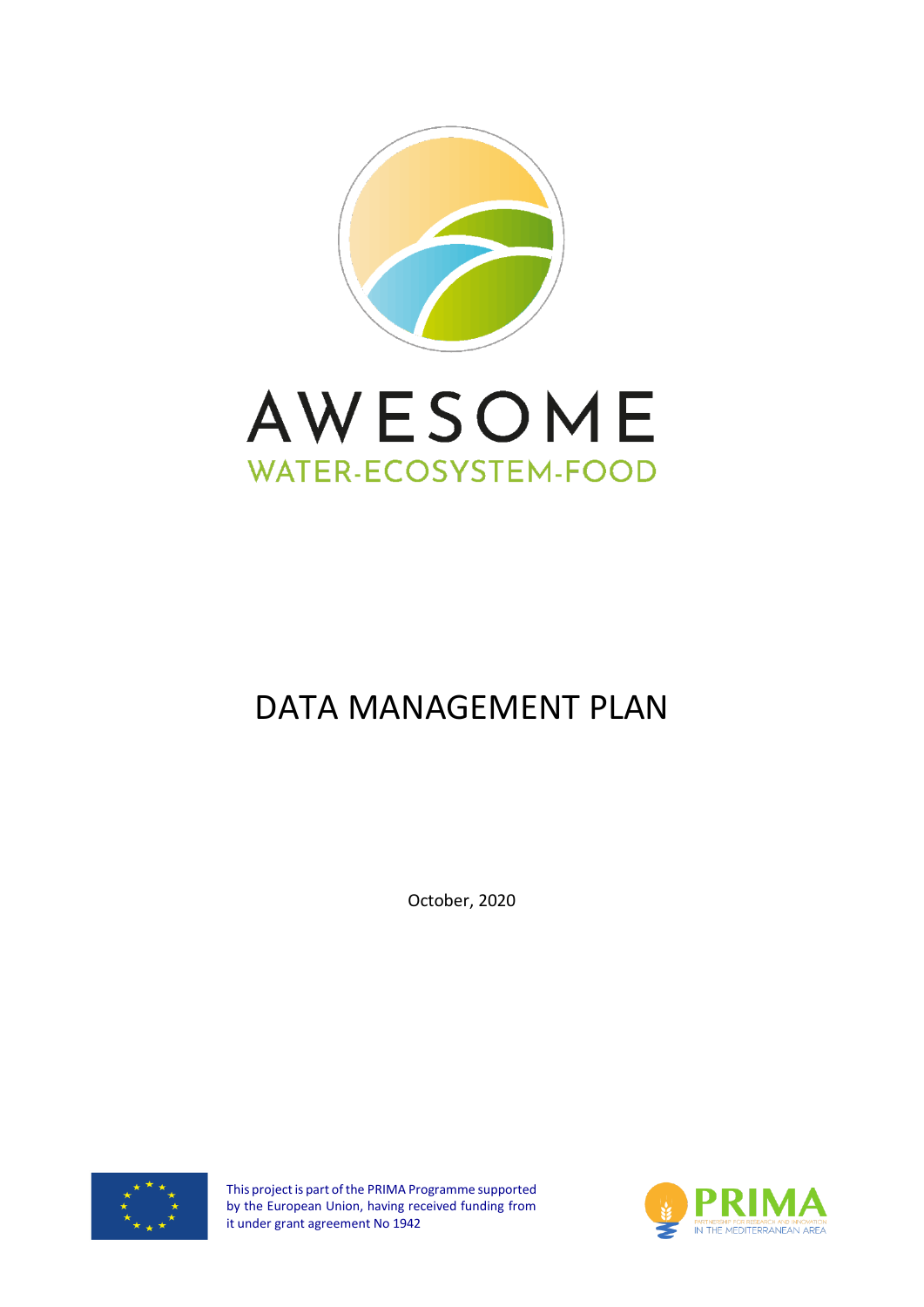

Project Number: 1942 **Project Title**: AWESOME

**Work-Package**: WP1 **Deliverable #:** D1.3 **Deliverable Type:** Document **Contractual Date of Delivery:** 31 October 2020 **Actual Date of Delivery**: 23 October 2020

**Programme Call:** PRIMA Call 2019 Section 1 Farming RIA Partners: POLIMI (Project Coordinator), AUEB, YVC, UH, AF, RWTH, FEEM

**Title of Document:** Data Management Plan (DMP) Author(s): Author(s): Andrea Castelletti, Elena Matta

**Content of this report:** The Data Management Plan describes the management procedures and standards for data collection and generation, security, budget and ethical issues. It also presents the current metadata catalogue of the project.

**Availability:** This report is public.

| <b>Document revisions</b> |                                                 |                |
|---------------------------|-------------------------------------------------|----------------|
| Author                    | <b>Revision content</b>                         | Date           |
| Elena Matta               | $D1.3$ v01 – First draft of the data management | Sept. 27, 2020 |
|                           | plan (DMP) and of the metadata catalogue        |                |
| Matteo Vincenzo Rocco     | Review of D1.3 v01                              | Oct. 10, 2020  |
| Elena Matta               | $D1.3$ v02 – Second draft of the DMP            | Sept. 27, 2020 |
| Ruslana Rachel Palatnik   | Review                                          | Oct. 15, 2020  |
| Elena Matta               | D1.3 v03 - Third draft of the DMP               | Oct. 15, 2020  |
| Andrea Castelletti        | Review                                          | Oct. 19, 2020  |
| Elena Matta               | D1.3_v04 - Fourth draft of the DMP and          | Oct. 23, 2020  |
|                           | refinements of the metadata catalogue (v01)     |                |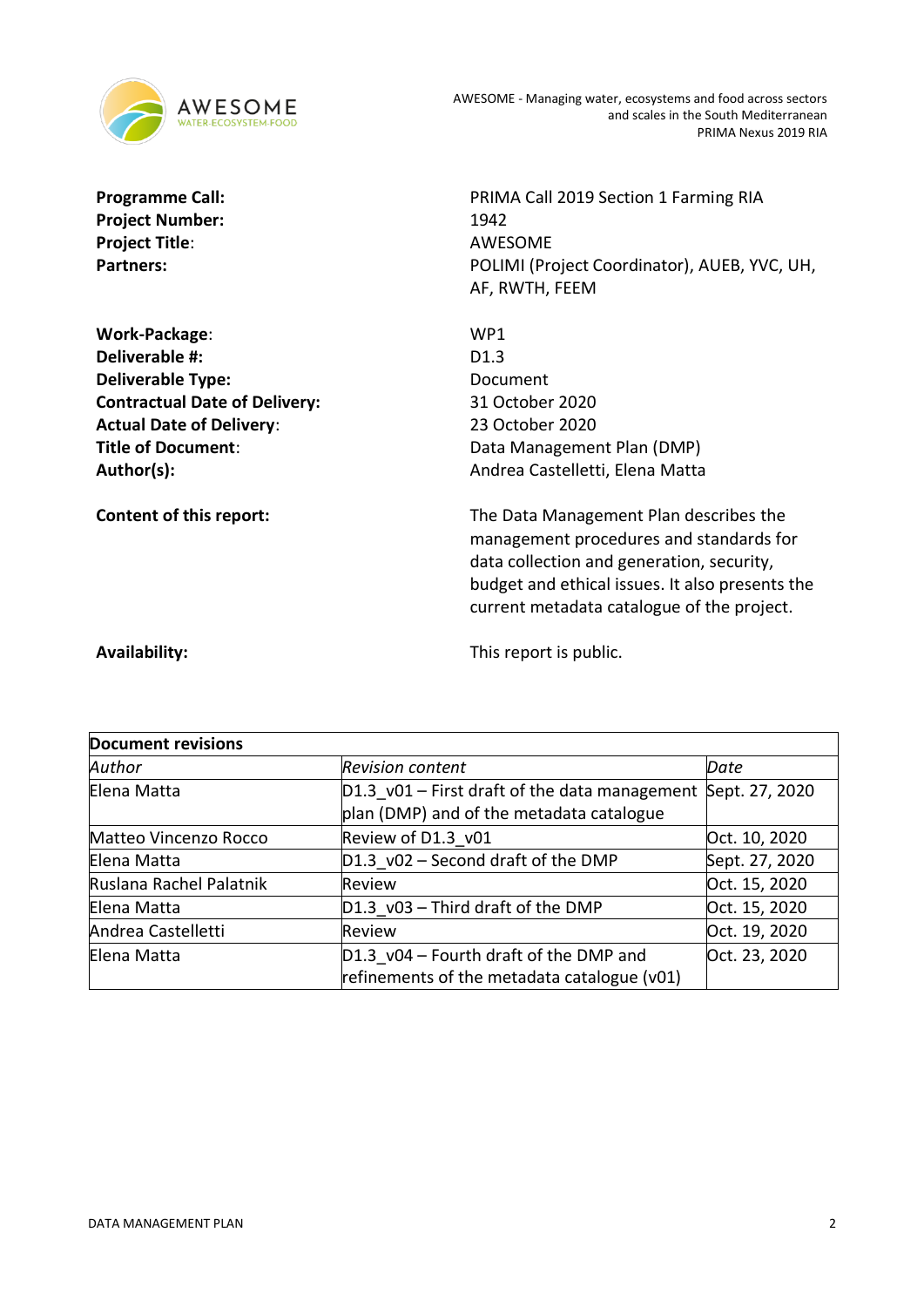

# <span id="page-2-0"></span>**Table of Content**

| <b>Table of Content</b>                                      | 3  |
|--------------------------------------------------------------|----|
| <b>LIST OF ACRONYMS</b>                                      | 4  |
| <b>EXECUTIVE SUMMARY</b>                                     | 5  |
| <b>INTRODUCTION</b>                                          | 6  |
| <b>1. DATA SUMMARY</b>                                       | 7  |
| 2. FAIR DATA                                                 | 8  |
| 2.1. Making data findable, including provisions for metadata | 9  |
| 2.2. Making data openly accessible                           | 10 |
| 2.3. Making data interoperable                               | 10 |
| 2.4. Increase data re-use (through clarifying licences)      | 11 |
| 3. ALLOCATION OF RESOURCES                                   | 12 |
| <b>4. DATA SECURITY</b>                                      | 13 |
| 5. ETHICAL ASPECTS                                           | 13 |
| <b>6. OTHER ISSUES</b>                                       | 14 |
| <b>ANNEX 1: METADATA CATALOGUE</b>                           | 15 |
| <b>ANNEX 2: ADDITIONAL DATA REFERENCES</b>                   | 27 |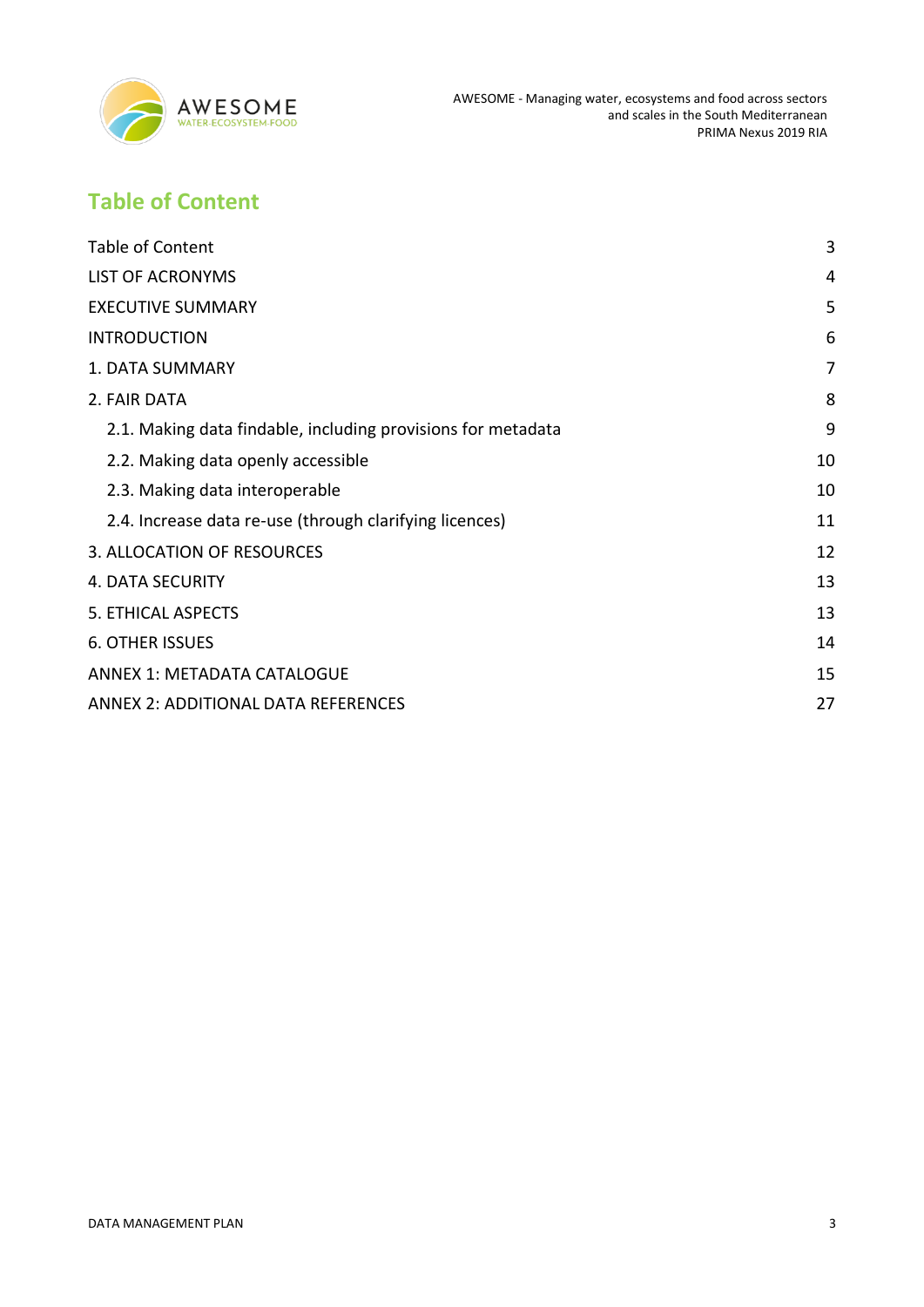

### <span id="page-3-0"></span>**LIST OF ACRONYMS**

### Abbreviations

- AB: Advisory Board
- AHD: Aswan High Dam
- CA: Consortium Agreement
- CS: Case Study
- DDP: Deliverable Development Plan
- DoA: Description of Action (Annex I of the Grant Agreement)
- DM: Deliverable Manager
- EU: European Union
- GA: Grant Agreement
- GAs: General Assembly
- GERD Grand Ethiopian Renaissance Dam
- GDP: Gross Domestic Product
- GHG: Greenhouse Gas Emissions
- HPP: Hydropower Plant
- IEA: International Energy Agency
- IRENA: International Renewable Energy Agency
- MB: Management Board
- MED: Mediterranean
- Mx: Month number
- PC: Project Coordinator
- PI: Principal Investigator
- PO: Project Officer
- PR: Project Review
- PV: Photovoltaic
- RES: Renewable Energy Sources
- RO: Reverse Osmosis
- RP: Reporting Period
- SSP Shared Socio-economic Pathways
- QC: Quality Control
- QM: Quality Management
- UoK: University of Khartoum
- WP: Work Package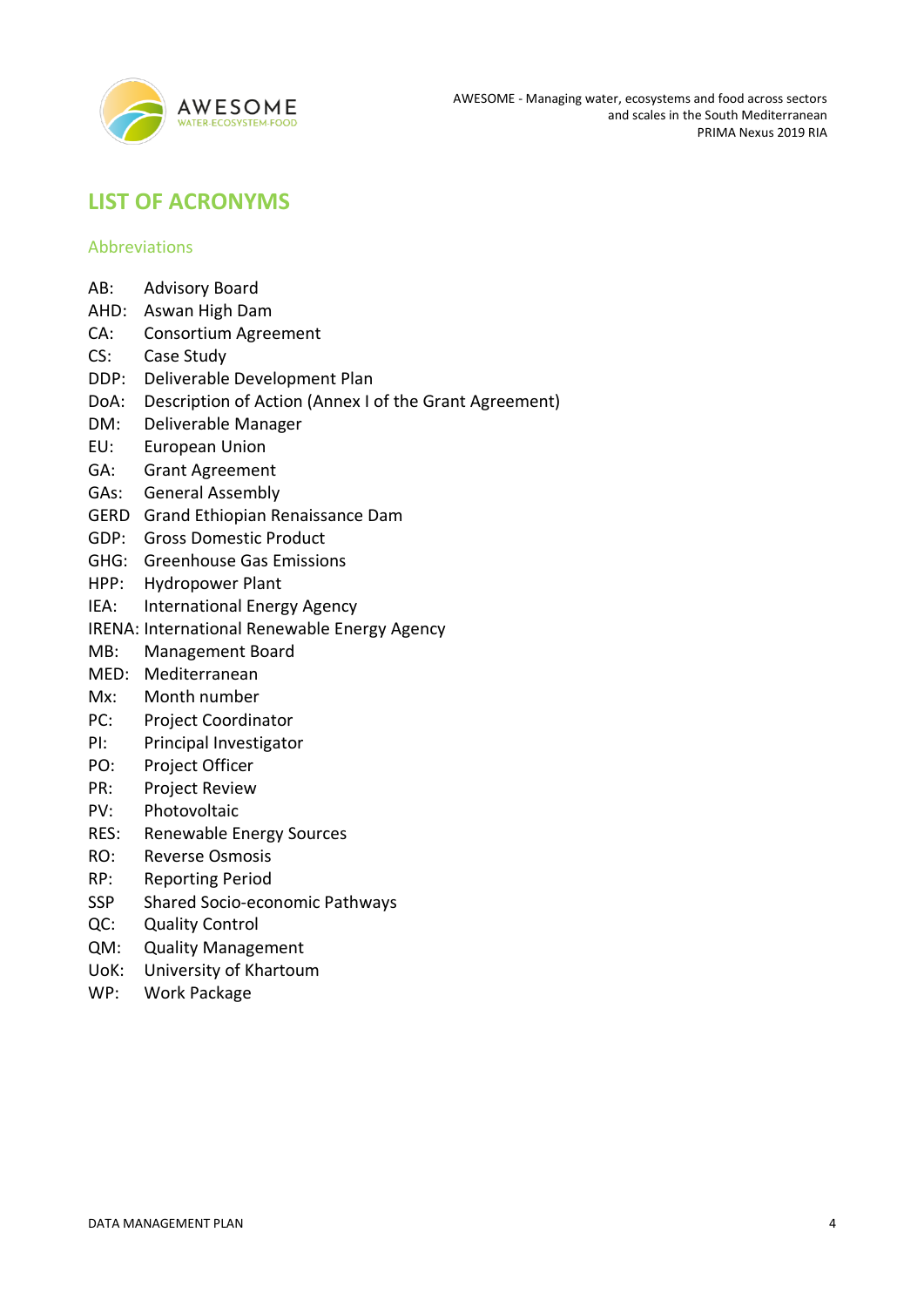

### <span id="page-4-0"></span>**EXECUTIVE SUMMARY**

The AWESOME Data Management Plan (DMP) defines the general policy and approach to data management in the project and assesses the related issues at the administrative and technical level, following the FAIR (Findable, Accessible, Interoperable and Reusable) principles of the European Union (EU) guidelines. The DMP will evolve during the project lifetime. Next versions will refine the data policy aspects and will present the datasets collected and generated by the AWESOME project in more detail. It is worth specifying that the AWESOME Grant Agreement (GA) and Consortium Agreement (CA) take precedence over this document, which does not replace by any means the contractual obligations among partners, and between partners and the PRIMA Foundation.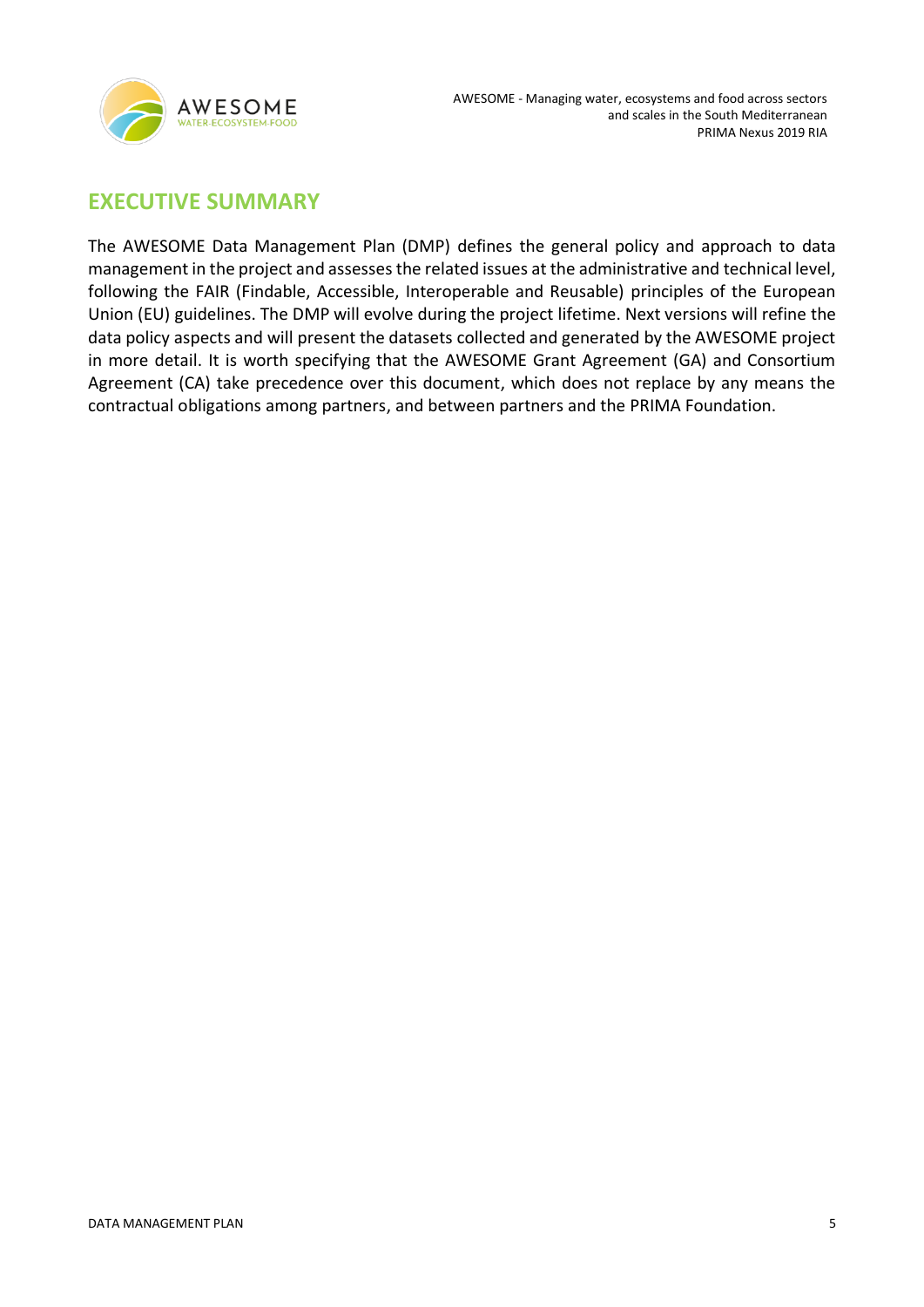

### <span id="page-5-0"></span>**INTRODUCTION**

Deliverable D1.3 is the AWESOME Data Management Plan (DMP) and is designed to set out key operational procedures to handle and manage research data, to ensure data security and quality as well as to foster data exchange and cooperation following the FAIR (findable, accessible, interoperable and re-usable) principles. The purpose of the DMP is to support the data management life cycle for all data that will be collected, processed or generated by the project. Indeed, the DMP describes the policy and the procedures concerning the acquisition, storage, classification, management, protection, and distribution of project data. This activity will also take care of timely and effective publication of relevant data and project results through the production of peerreviewed articles (open access) as well as the active participation in international conferences, and - when applicable - as open data in online repositories, to improve project impacts and post-project legacy. The AWESOME ethical procedures are briefly presented as well in this document. At this early stage, the nature and extent of the datasets that the project will collect and generate can be assessed in a preliminary way. This DMP is thus an initial version that will be periodically updated during the project lifetime and the document stored in the internal project repository. It is advised to update the DMP as necessary and formally at the official reporting to PRIMA in M22 and in M42).

The document is structured after the European guidelines in the following way: Section 1 is the Data Summary and describes the purpose behind data collection, process and generation, and their relation to AWESOME objectives, while Section 2 explains how the FAIR principles are applied to the project, including tools, methodology and licences adopted. Section 3 presents how the project resources are allocated for data management, while Section 4 is dedicated to data security and storage. The final sections (5-7) are dealing with the ethical and legal aspects, and further issues that may arise. The document ends with the Annex 1, which contains the preliminary metadata catalogue, and is followed by the Annex 2 with the full list of references of the Annex 1.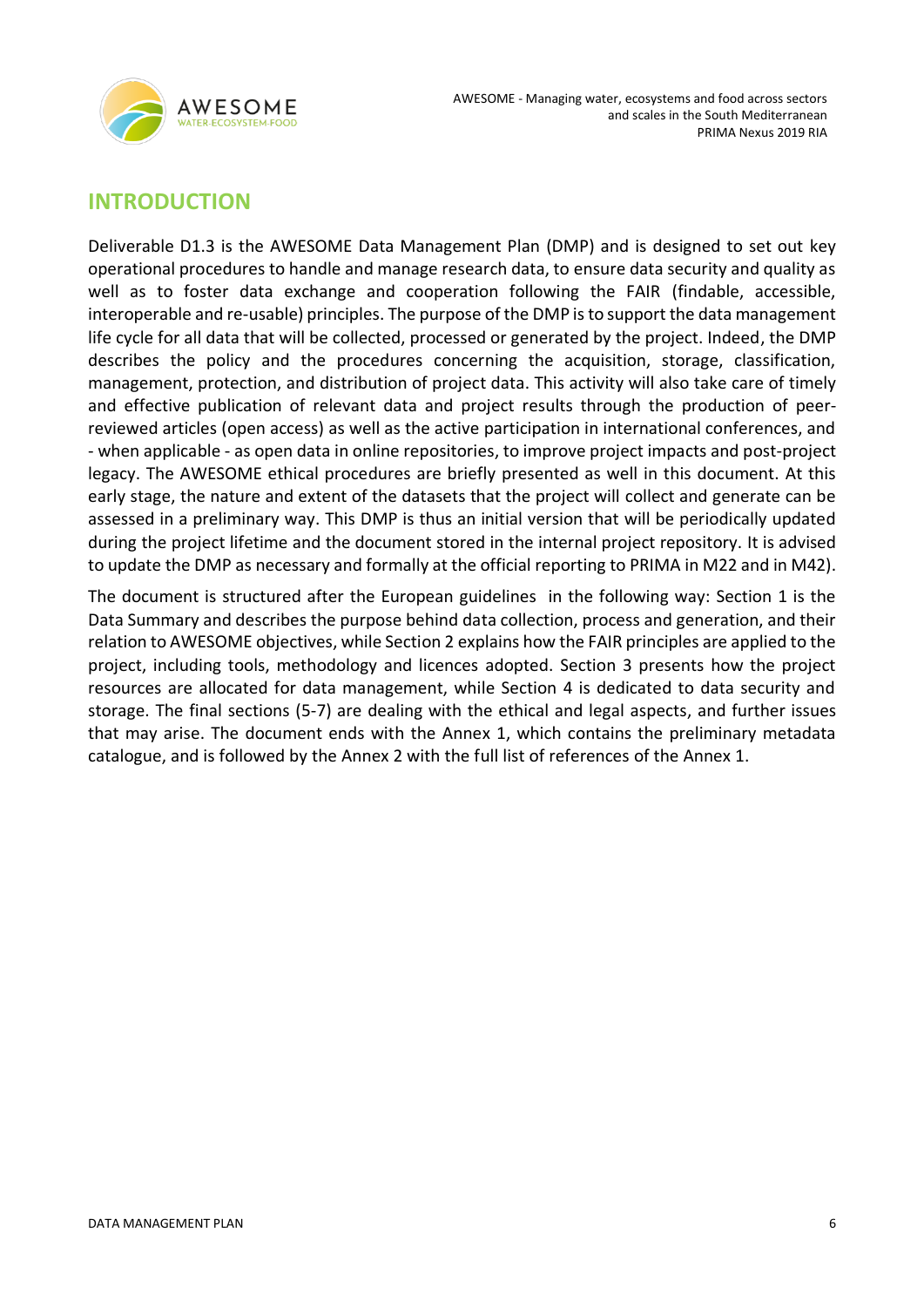

### <span id="page-6-0"></span>**1. DATA SUMMARY**

In a context of increasing population growth in the Mediterranean (MED) region and, thus, increasing water, energy and food demands, the main objective of AWESOME is developing a decision-analytic platform based on a multi-level, integrated modelling approach to address the water-ecosystem-food (WEF) Nexus across a hierarchy of spatial scales: from the macroeconomic development to regional planning down to the single farm. The adoption of integrated and participatory approaches in a transboundary basin such as the River Nile Valley enables the project researchers to explore tradeoffs, synergies, and nested interdependencies across sectors and scales and to generate shared economic, environmental, and societal benefits. AWESOME will develop alternative WEF planning portfolios composed of regional policies, river-basin strategic planning solutions, and innovative technological options demonstrated at the local scale.

For all the reasons above, data management turns out to be very important for the successful achievement of the AWESOME goals. At this early stage, it is important to assess the nature and extent of the datasets the project will collect, process and generate, even if in a preliminary way. This initial version of DMP and metadata catalogue serves as fundamental step for model setup and integration for all the involved partners, to foster discussions and implementation, to then timely and successfully fulfill the project tasks. The initial version of the metadata catalogue (V01) can be found at the end of this document in the Annex 1, while the linked references in Annex 2. As mentioned in the introduction, periodic updates of the DMP and metadata catalogue will follow during the project period. The metadata catalogue is available as a Google Sheet*<sup>1</sup>* shared among the principal investigators (PIs) and is stored as an Excel file in the internal project repository*<sup>2</sup>* (further details in the next section, §2) following the guidelines for naming and version numbering after updates described in the Project Management Plan (PMP, D1.1). The reference directory in the AWESOME repository is "AWESOME\_public/Data/Metadata/", while the first version of the metadata file is named as "AWESOME\_D13\_POLIMI\_WP1\_V01D\_Metadata.xls".

Even if AWESOME data are described in detail in the Annex 1, a summary of the main data information follows here. Firstly, data will be collected, serving as inputs for the models at the different scales i.e. top-down: MED Region, Nile River Basin, Egypt, test site(s) of the different aquaponics/hydroponics technologies (probably in Cairo and El Gouna, Egypt). The input data will be processed in the models and used for the local experiments. Secondly, data will be generated by AWESOME and turn into outcomes of the different models and work package (WP) tasks. Therefore, data will be:

- **Collected** from multiple sources e.g. literature, global datasets and prospects, environmental agencies, universities, research centres – to identify demographic, climatic,
- 1

https://docs.google.com/spreadsheets/d/1E9kqONldIWXKC7aG\_lU3kNIsoGpA1U9w2XgCCsXD\_Uo/edit#gid=8069947 8

<sup>&</sup>lt;sup>2</sup> https://131.175.15.9/cgi-bin/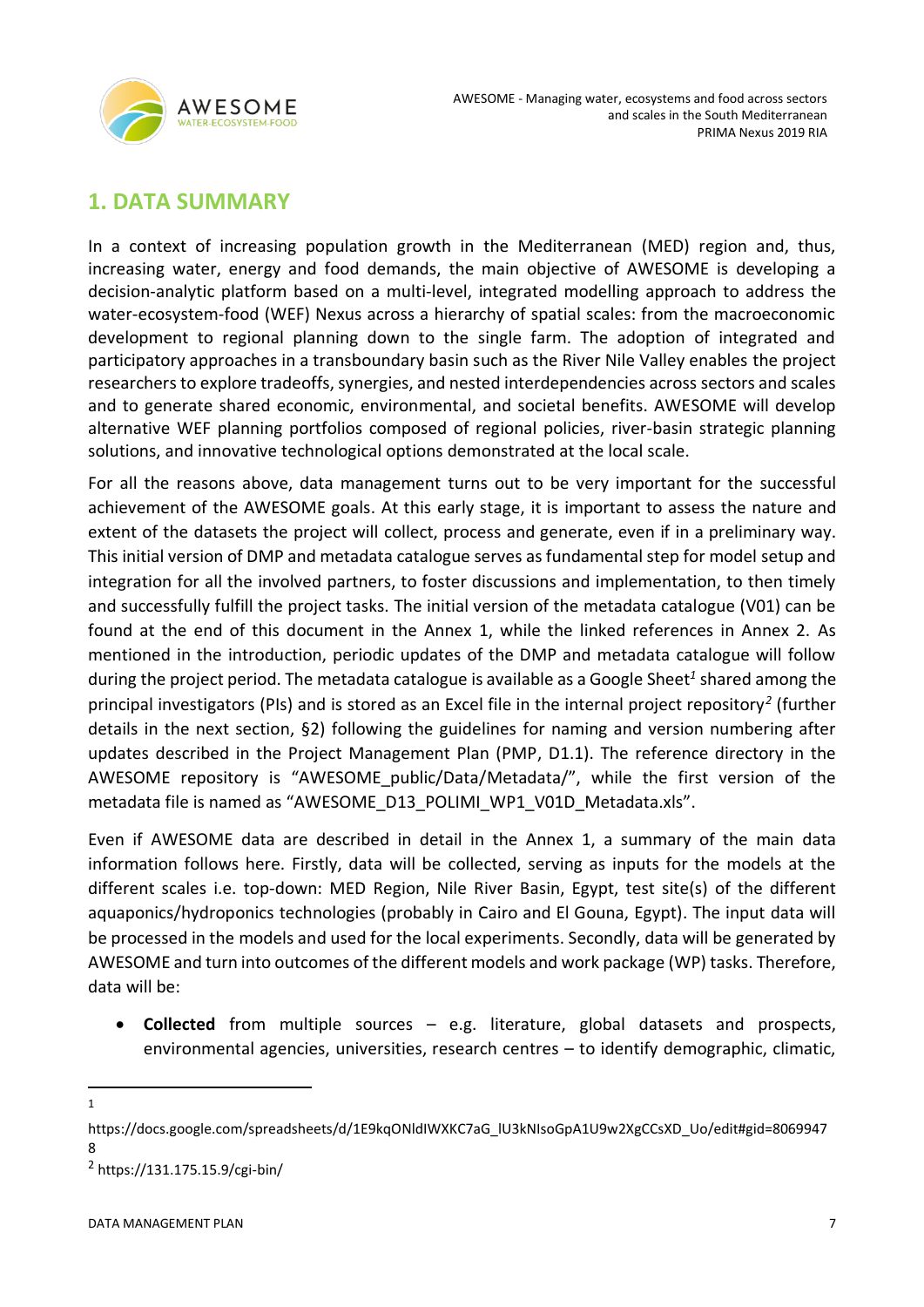

economic, energetic, land use and hydrological aspects and indicators, and to characterize hydrologic regime, agriculture developments, energy production, social and economic systems, terrestrial and aquatic ecosystems. Data collected are structured in the metadata table according to the topic, to the different spatial and temporal scale (e.g. climate data for a certain country/region, recorded at a certain gauge, over a certain period, with a certain frequency) and to the correspondent WP involved/interested in the data. Information concerning the source, the format and the file naming are also given, as long as currently applicable. The definition of the modelling baseline and variation scenarios are under internal discussion at the moment among WP2-3-4, e.g. to download data from the global models agreeing on the most proper combinations/matrixes of SSPs and RCMs (respectively Shared Socioeconomic Pathways and Regional Climate Models) for the project aims and to align the different model setups accordingly.

• **Generated** from AWESOME models – i.e. macroeconomic, energetic, climatic and demographic models at the MED scale, decision analytic framework (DAF) model for the Nile River Basin – and from innovative technological solutions at the local scale, like hydroponics and aquaponics in the pilot sites. As for data collection, also for data generation the definition of the modelling baseline and variation scenarios, as well as model boundaries, are currently under internal discussion among WP2-3-4, with the aim to align the different model setups accordingly. Data generated from models will be used in fact to simulate scenarios and future projections, to then create planning portfolios adopting different water, ecosystems and food management policies, aimed to assess the impacts of changes in the system. Existing data, available in public repositories or from institutional partners or in literature will be re-used whenever possible, while new generated data will be stored securely in the AWESOME internal repository, as addressed later. Generated data will be presented through the publication of results in peer-reviewed publications (open access) and in form of oral contributions and posters at international conferences. If applicable, some generated data will be published on open access repositories like *Zenodo<sup>3</sup>* , (for details, s. §2 of this document).

# <span id="page-7-0"></span>**2. FAIR DATA**

As announced in the PMP (D1.1), AWESOME will manage data through an internal repository*<sup>4</sup>* , curated and hosted by Politecnico di Milano (POLIMI), where all technical information (e.g. officially released documents, contractual information, templates, meeting minutes) about the project are stored in a structured way in shared directories (Fig. 1). Data are also stored and exchanged among project partners using the same repository, which has a total capacity of 16,607 GB. The access to the internal repository is password-protected and restricted to designated project partners, as

<sup>&</sup>lt;sup>3</sup> Free and open digital archive built by CERN and OpenAIRE. (https://zenodo.org/)

<sup>4</sup> https://131.175.15.9/cgi-bin/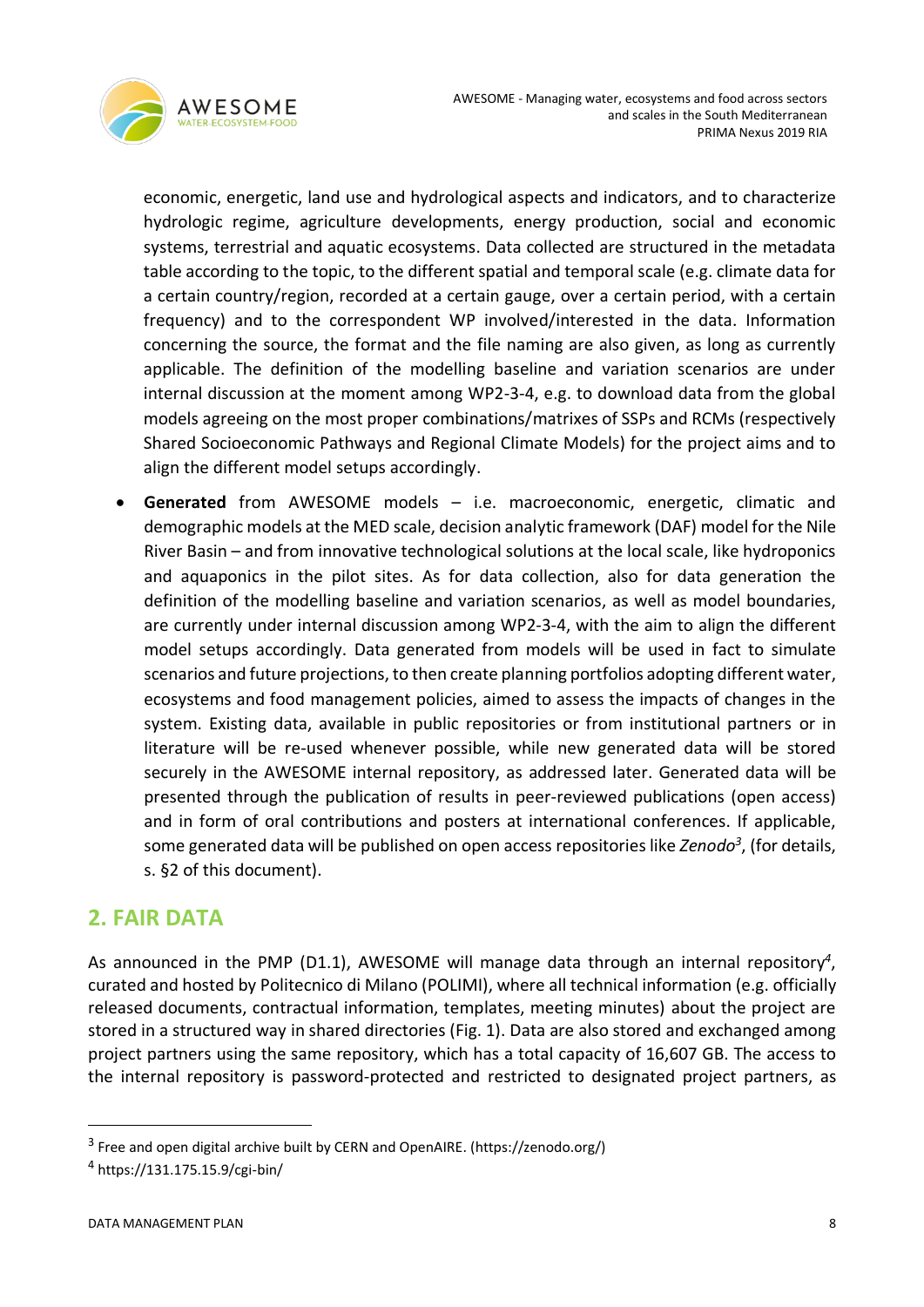

described in §4.2 of the PMP. In case of need of higher storage space, a cloud service external to the project (*Dropbox Business<sup>5</sup>* ) can be made available by POLIMI.

The final project outcomes, deliverables and scientific publications will be published and maintained on the AWESOME website*<sup>6</sup>* and eventually on *Zenodo*, on which will be automatically become visible on the *OpenAIRE* portal<sup>7</sup>. It will be internally discussed whether to store some data in open access on *Zenodo* as well and to which extent, leaving the final decision to the Principal Investigators (PIs) of each WP. Information about relevant project updates will be announced on the AWESOME website and on the AWESOME Twitter account (@AWESOME\_PRIMA), as described fully in D7.1 (Multi-stakeholders Outreach Plan).

|         | FileStation 5                                            |                                    |              |                                 |
|---------|----------------------------------------------------------|------------------------------------|--------------|---------------------------------|
| 画       | <b>NAS-NRM1</b><br>DataVol1                              | 三<br>$\blacktriangledown$<br>$\lt$ | $\leftarrow$ | ય -<br>$\Box$<br>AWESOME_public |
|         | AWESOME_public                                           | П                                  |              | Nome                            |
|         | $\blacktriangleright$ $\square$ home                     | □                                  | ♻            | @Recycle                        |
|         | $\blacktriangleright$ $\square$ Public                   | ш                                  |              | COVID-19                        |
|         | <b>@</b> Qsync                                           | П                                  |              | Data                            |
|         | <b>El Cartella team accettata</b>                        |                                    |              | <b>Deliverables</b>             |
|         | <b>C</b> Cestino<br>< Gestione collegamenti di condivisi | □                                  |              | Mailing-lists                   |
| $\circ$ | Condiviso con me                                         | □                                  |              | Meetings                        |
|         | <b>Cestino</b>                                           |                                    |              | Reporting                       |
|         |                                                          |                                    |              | Visual_identity                 |
|         |                                                          | $\overline{\phantom{a}}$           |              | Work_packages                   |
|         |                                                          |                                    |              |                                 |

**Figure 1** Overview of the shared directories in the AWESOME internal repository hosted by POLIMI

### <span id="page-8-0"></span>**2.1. Making data findable, including provisions for metadata**

In addition to what mentioned before, AWESOME would adopt the *Zenodo* repository to publish project outcomes and datasets, if applicable. Using this repository, all the public data of the project will be provided with a Digital Object Identifier (DOI) and a common dataset of metadata (based on Dublin Core*<sup>8</sup>* ). Keywords would be sourced by the standard dictionaries, like the USGS water dictionary*<sup>9</sup>* . Versions of each dataset would be numbered and report main and minor changes. Main version change would occur after significant changes in the data (e.g. change in the data structure,

<sup>5</sup> https://www.dropbox.com/business

<sup>&</sup>lt;sup>6</sup> https://awesome-prima.eu/

<sup>7</sup> European Commission Portal for reporting H2020's scientific publications. (https://www.openaire.eu/)

<sup>8</sup> A set of "core metadata" for simple and generic resource descriptions (http://dublincore.org).

<sup>&</sup>lt;sup>9</sup> Water Science Glossary of Terms, compiled by USGS (https://water.usgs.gov/edu/dictionary.html).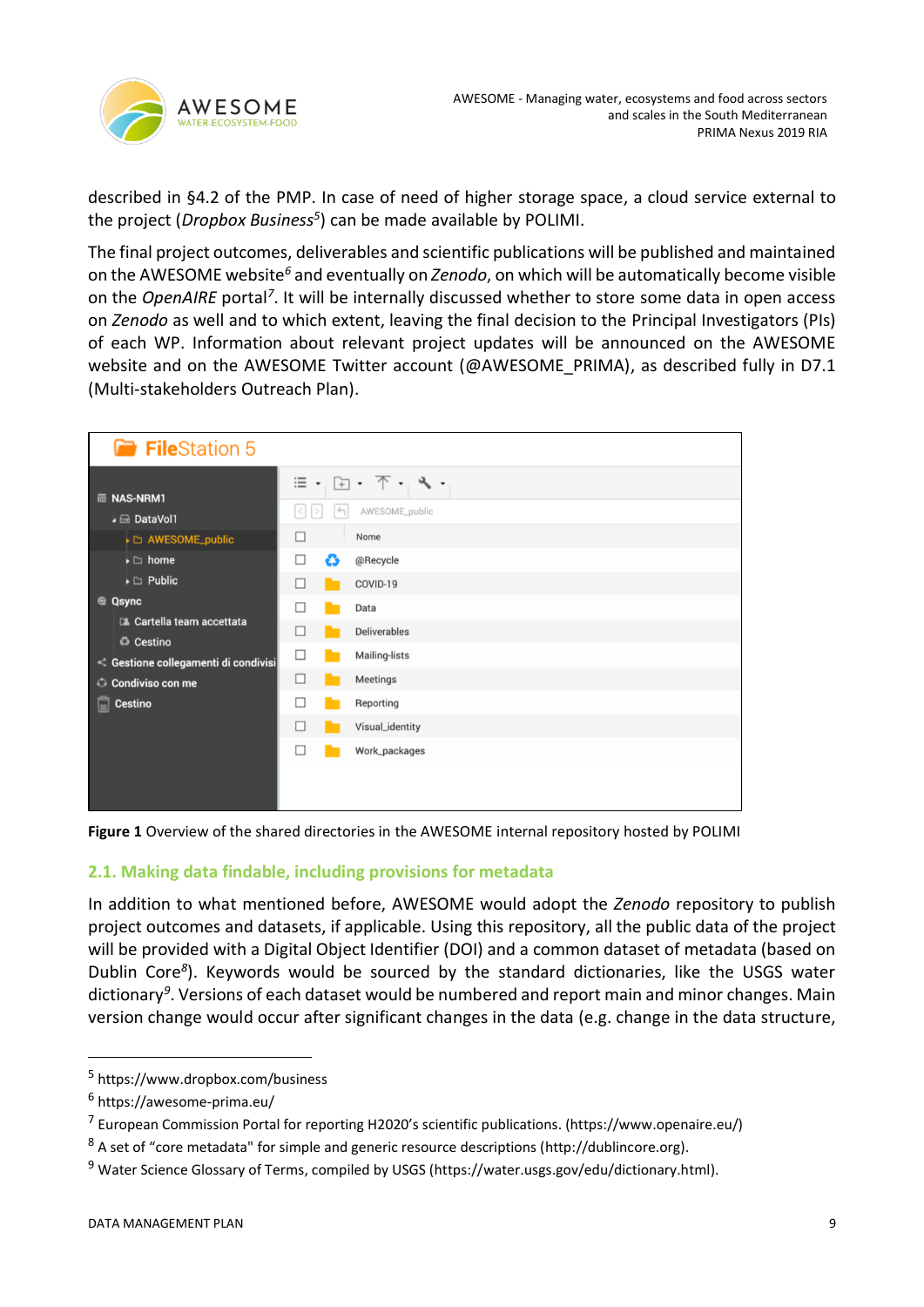

massive correction or update, changes in the procedure for data collection or generation), while minor version changes after data updates or limited correction. Any changes would also be mentioned in the description metadata field. Metadata identification, description and naming conventions are reported, whenever applicable, in the attached metadata catalogue (Annex 1). Annex 1 will evolve with the progress of the project, as the data availability and their format will become clearer during the course of data collection activities.

### <span id="page-9-0"></span>**2.2. Making data openly accessible**

According to art. 29.3 of the GA, it is not required to the AWESOME Consortium to make research data openly accessible. However, some categories of data are already with open access in the internet (e.g. global datasets, global and regional projections such as CORDEX; s. Annex 1 for detailed information).

Data generated in AWESOME could be published in the *Zenod*o repository, together with associated metadata, if applicable and agreed among the involved institutions, and if relevant for validation of scientific publications and/or deliverables, as described in the foreword of §2 and §2.1. Data collected in AWESOME from various institutions and agencies, and thus with closed access, might be published on *Zenodo* as well, but only after written agreements with the correspondent data sources. Data collected and generated, along with all relevant project documents, will be securely stored in the internal project repository hosted by POLIMI (foreword of §2, and Fig.1). In general, data will be stored using standard formats specified in Annex 1 for each dataset.

Finally, it will be internally discussed among PIs whether to publish any open source software and tool developed within AWESOME on public software code repositories, like Github*<sup>10</sup>* . E.g. POLIMI has already published the so-called ClimateScenarioAnalysisToolbox*<sup>11</sup>*, where some scripts (in Matlab and R) for downscaling climate scenarios are freely available.

### <span id="page-9-1"></span>**2.3. Making data interoperable**

The AWESOME project covers several disciplines and scientific foci; therefore, it is of highest priority to find a common language between partners and stakeholders, to integrate data and information from the different domains. In order to provide a common understanding on data within the project itself, the use of the Dublin Core Metadata Element set vocabulary will be adopted, which is a basic, domain-agnostic standard which can be easily understood and implemented, and as such is one of the best known and most widely used metadata standards. It is sponsored by the Dublin Core Metadata Initiative and was published as ISO Standard 15836 in February 2009 (reference and link in the footnote of §2.1).

Whenever possible and useful, more discipline-specific metadata will be also adopted, as those defined by OGC*<sup>12</sup>* for geospatial data, or further economic/agriculture-related glossaries.

<sup>10</sup> Online project hosting platform (http://github.com/).

<sup>11</sup> https://github.com/mxgiuliani00/ClimateScenarioAnalysisToolbox

<sup>12</sup> Open Geospatial Consortium (http://www.opengeospatial.org/).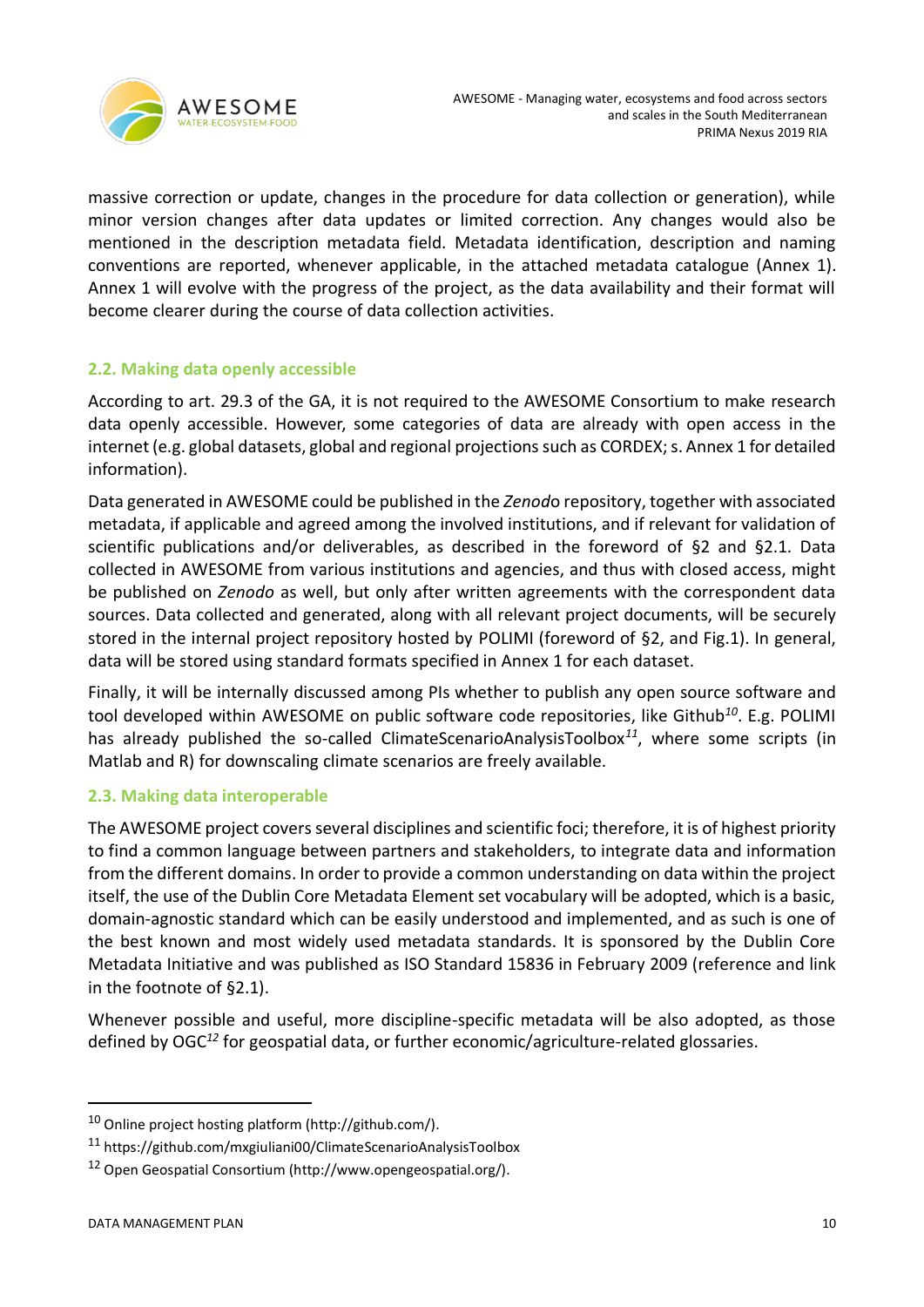

### <span id="page-10-0"></span>**2.4. Increase data re-use (through clarifying licences)**

Data reuse for the public is not required by AWESOME (art. 29.3 of the GA). Nevertheless, there are few points that should be addressed and reminded to ensure a smooth management of research data and research results.

According to art. 26 of the Grant Agreement (GA), research data and software are owned by the PI (beneficiary) that generates them. In case of joint ownership of results, each PI must agree (in writing) on the allocation and terms of exercise of their joint ownership, stipulating a joint ownership agreement, to ensure compliance with their obligations under the GA. The PRIMA Foundation may assume ownership of results to protect them (art. 26.4 of GA for further details). Notwithstanding the above, owners of open results arising from the AWESOME project are encouraged to release their work under a Creative Commons license, preferably Creative Commons Attribution 4.0 CC-BY-4.0 licence*<sup>13</sup>* .

Concerning the dissemination and exploitation of results, as written in art. 29 of the GA, each PI must 'disseminate' its results by disclosing them to the public by appropriate means (i.e. peerreviewed journal articles) and ensure open access – free of charge, online access for any user. In particular, each PI that intends to disseminate its results must give advance notice to the other PIs of at least 45 days, together with sufficient information on the results to be disseminated, while any other PI may object within 30 days of receiving notification. Further, any dissemination of results must indicate that it reflects only the author's view and that the PRIMA Foundation is not responsible for any use that may be made of the information it contains (art. 29 of the GA for further details). Any update of relevant project outcome will be published on the AWESOME website (and on the AWESOME Twitter account) as addressed in detail in D7.1 (Multi-stakeholder Outreach Plan) and open access publications will be advertised on various partner institutions websites, as well as on scientific social networks like *Research Gate<sup>14</sup>* .

In regard to research data and results ownership, each PI may transfer ownership of its results. It must however ensure that its obligations under art. 26.2, 26.4, 27, 28, 29, 30 and 31 of the GA also apply to the new owner and that this owner has the obligation to pass them on in any subsequent transfer. This does not change the security obligations in art. 37, which still apply. Nevertheless, the PRIMA Foundation has the right to object to any transfers or licensing, if the conditions explained in art. 30.3 apply.

Quality assurance concerning accuracy and completeness of metadata will be performed with the overall supervision and responsibility of WP1, but with mandatory participation and collaboration by the other WP and Case Study (CS) Leaders, since they are responsible for data collection, process and generation within their tasks – in agreement with the project ethical obligations, as addressed later in §5. In detail, data quality assurance will be performed through the following steps:

• Collected data

<sup>&</sup>lt;sup>13</sup> Creative Commons Attribution-ShareAlike 4.0 International Public License

<sup>(</sup>https://creativecommons.org/licenses/by-sa/4.0/legalcode).

<sup>&</sup>lt;sup>14</sup> ResearchGate is an open scientific social network for researchers (www.researchgate.net).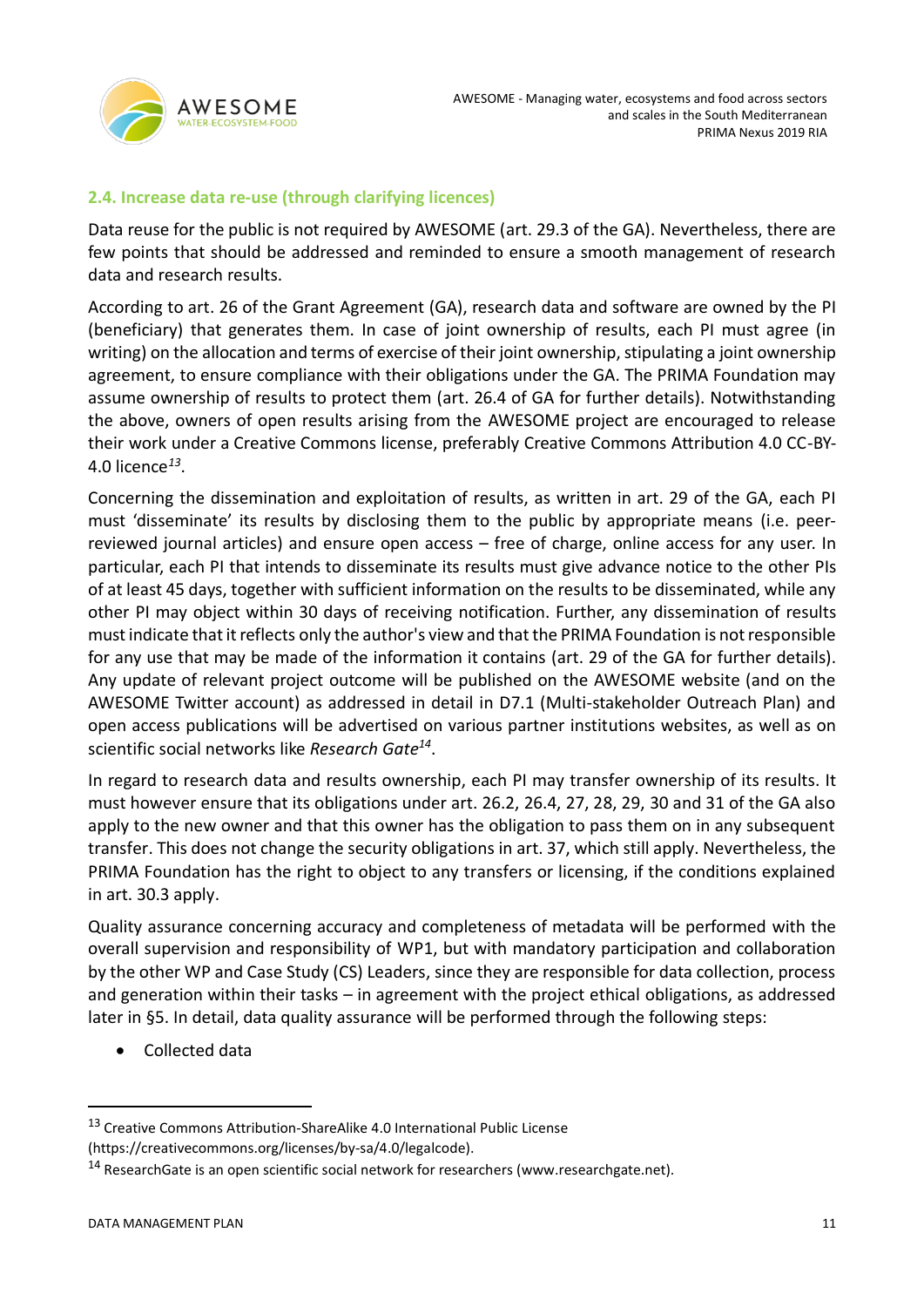

- 1. Storage of raw datasets, without any further processing, in a dedicated folder (under "AWESOME\_public/Data/WP…/…") in the project internal repository;
- 2. Data check and editing for assuring positional, attribute and temporal quality, completeness and consistency, under the responsibility of the project partner interested in the data ("Contributor"), as listed in Annex 1;
- 3. Compilation of metadata updating the metadata catalogue of Annex 1 (both generic and domain specific where applicable) reporting a brief summary with the editing done; where the metadata file can be found at AWESOME\_public/Data/Metadata/AWESOME\_D13\_POLIMI\_WP1\_V01D\_Metadata .xls" and is available as shared Google Sheet (see §1 of this document);
- 4. Storage of the final version of the datasets in a dedicated folder in the internal repository under the directory "AWESOME\_public/Data/Collected/WP…/…";
- 5. Uploading of the datasets on *Zenodo* repository, if compliant with agreements among PIs and eventual limitation detailed in Annex 1, as well as if relevant for maintaining also after the project lifetime.
- Generated data
	- 1. Compilation of metadata updating the metadata catalogue of Annex 1 (both generic and domain specific where applicable) reporting a brief summary with the editing done; where the metadata file can be found at AWESOME\_public/Data/Metadata/AWESOME\_D13\_POLIMI\_WP1\_V01D\_Metadata .xls" and is available as shared Google Sheet (see §1 of this document);
	- 2. Storage of the final version of the datasets in a dedicated folder in the internal repository under the directory "AWESOME\_public/Data/Generated/WP…/…";
	- 3. Uploading of the datasets on *Zenodo* repository, if compliant with agreements among PIs and eventual limitation detailed in Annex 1, as well as if relevant for maintaining also after the project lifetime.

Any update concerning data collection and/or generation within the AWESOME project as well as any editing of the metadata catalogue should be promptly communicated to the Project Coordinator (PCo) and to the PIs by short email notice.

### <span id="page-11-0"></span>**3. ALLOCATION OF RESOURCES**

The metadata catalogue reported in Annex 1 identifies, for each dataset, the responsible WP. Costs are included in the tasks related to data collection and generation and cannot be listed separately. Costs of the project internal repository are covered by internal POLIMI resources. As already mentioned in §2, *Dropbox Business* accounts will also be activated if needed, in order to have more space where to store and share raw datasets and simulation outputs. Eventual costs related to these accounts will be changing according to the numbers of accounts and disk space needed for each of them and they will be covered by project budget.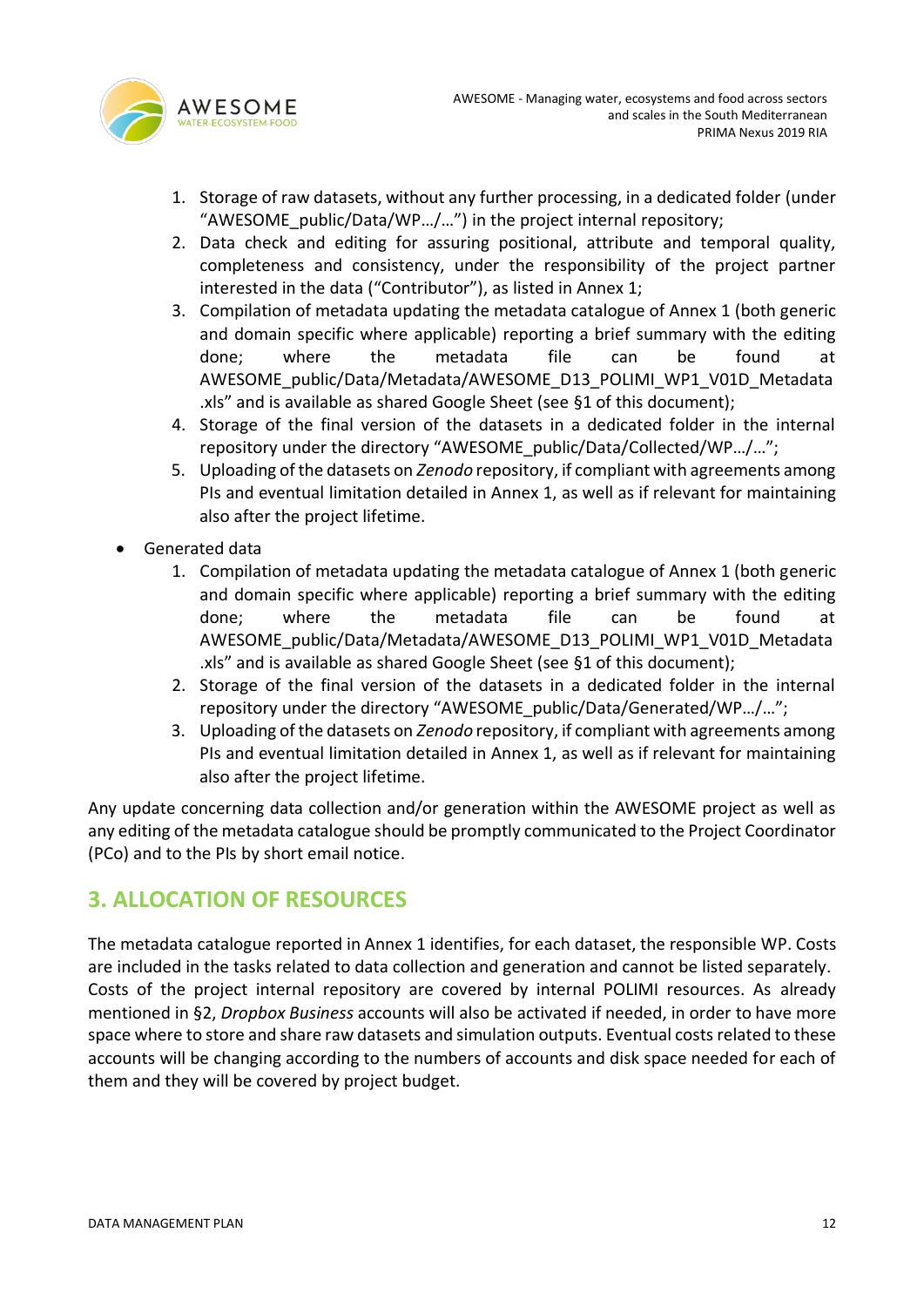

# <span id="page-12-0"></span>**4. DATA SECURITY**

The tools mentioned in the foreword of §2 of this document are hosted by POLIMI and the internal project repository on the POLIMI server is protected by firewall and institutional security policies. In detail:

- The internal repository is relying on POLIMI storage facilities and accessibility is reserved, protected by username and password known only by the selected users (PIs), for both upload and download functionalities;
- *Zenodo* repository is hosted at CERN and it is subject to its rules for data security as reported at<https://zenodo.org/policies>

All datasets maintained on the POLIMI server will be periodically subject to incremental backup in order to avoid data loss. WP1 (POLIMI) has the responsibility of management, organisation and preservation of the AWESOME repository.

Finally, in regard to security, AWESOME does not involve any activity raising security issues and does not handle EU classified information, neither as background nor as result (as in §5.2 of the DoA on security issues).

# <span id="page-12-1"></span>**5. ETHICAL ASPECTS**

As written in §5.1 of DoA, AWESOME will involve stakeholders that will participate in a series of meetings both in person and online, as well as in questionnaires performed by WP6. The purpose is to bring their local and regional expertise into the project and to share knowledge and develop capacity in the approaches and tools used in the project. Confidentiality will be assured, in that:

- No personal information will be collected from participant stakeholders other than contact information and a brief description of their work, and this information will not be shared beyond the limits of the project without the explicit written consent of the stakeholders.
- No quotes made by the stakeholders in the online discussion of the workshops will be published in print or on the internet without their explicit written consent.
- No further ethical issues are anticipated, but should they arise, the project consortium will ensure that EU legislation, international guidelines and the ethical and legal requirements of the countries involved in the project are adhered to.

Ethical aspects related to data management are following the obligation to comply with ethical and research integrity principles of art. 34.1 of the GA, for which the PIs must follow the ethical principles (including the highest standards of research integrity) and the applicable international, EU and national law. The PIs must ensure that the activities, also the data-related ones, under the action have an exclusive focus on civil applications. In addition, the PIs must respect the fundamental principle of research integrity — as set out in the European Code of Conduct for Research Integrity*<sup>15</sup>* .

<sup>&</sup>lt;sup>15</sup> European Code of Conduct for Research Integrity of ALLEA - All European Academies

<sup>(</sup>http://ec.europa.eu/research/participants/data/ref/h2020/other/hi/h2020-ethics\_code-ofconduct\_en.pdf).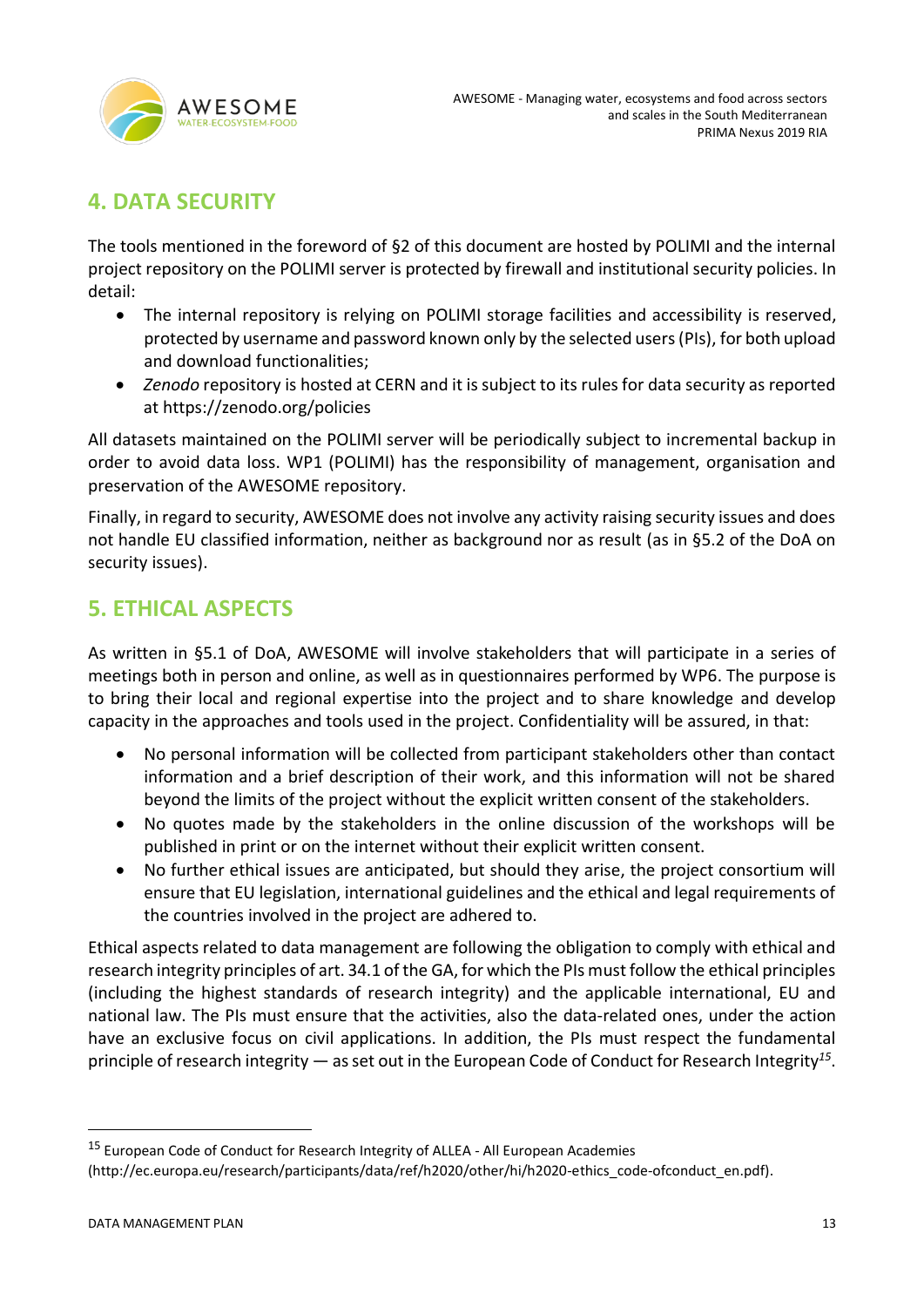

This implies compliance with the fundamental principles detailed in the art. 34.1 of the GA, applied here to data, which are wrapped up here in short:

- reliability in ensuring the quality of research data;
- honesty in developing, undertaking, reviewing, reporting and communicating research data in a transparent, fair and unbiased way;
- respect for colleagues, research participants, society, ecosystems, cultural heritage and the environment;
- accountability for the research data from idea to publication, for data management and organisation, and well as for their wider impacts meaning that the PIs must ensure that persons carrying out research tasks and processing data follow the good research practices and refrain from the research integrity violations described in this Code.

This summary of the ethical aspects here does not change the other obligations under the GA or obligations under applicable international, EU or national law, all of which still apply.

Finally, it is worth specifying that informed consent will come along with data sharing and longterm preservation, in case of questionnaires dealing with personal data implemented within the project.

# <span id="page-13-0"></span>**6. OTHER ISSUES**

At the time of the DMP deployment, the AWESOME project does not make use of any other national/funder/sectorial/departmental procedures for data management. This will be reported in case of occurrence on a later stage of the project (further versions of the DMP).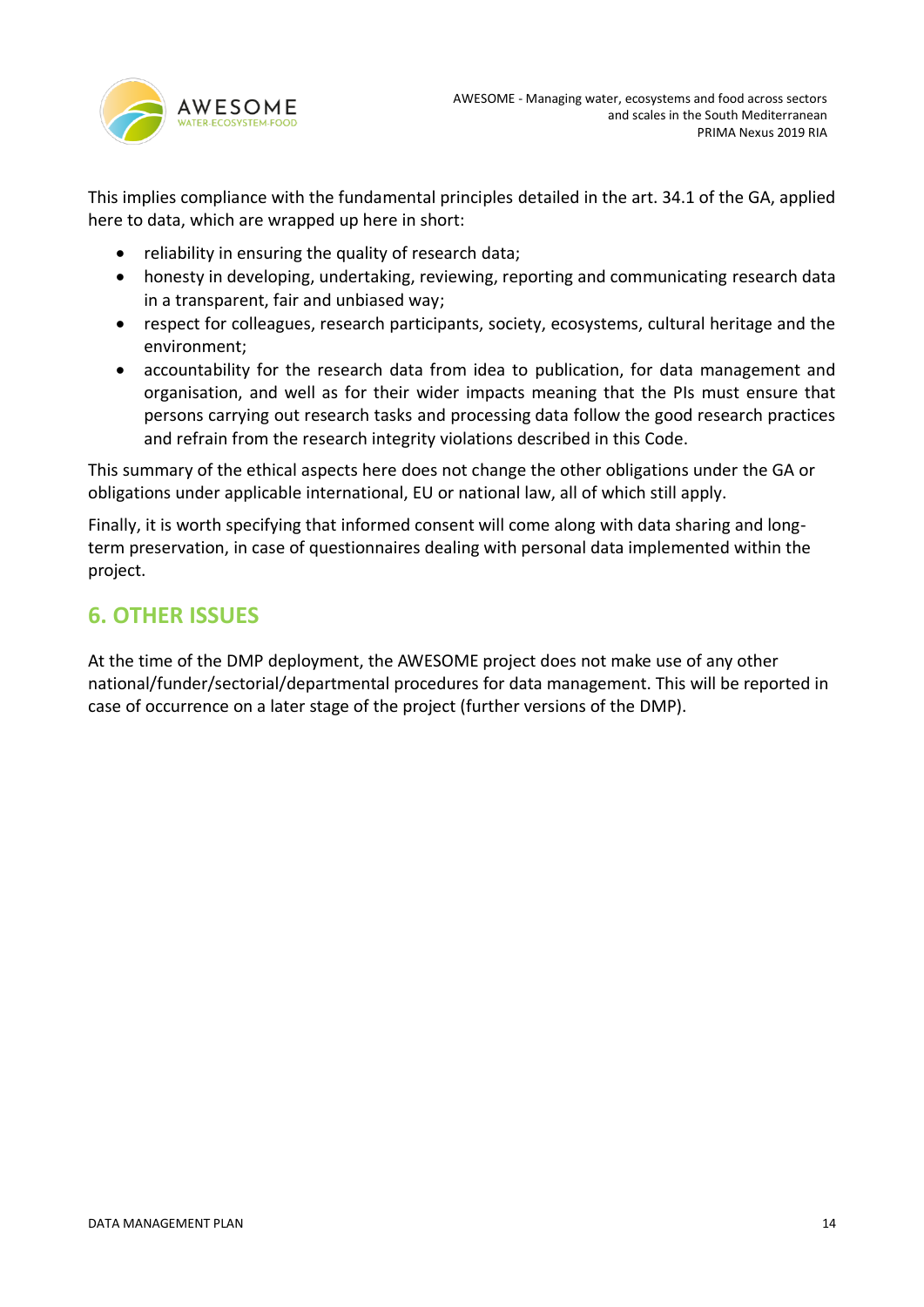

### **ANNEX 1: METADATA CATALOGUE**

The first version of the AWESOME metadata catalogue is reported in Table 1, which will be updated and further completed during the project lifetime. The references mentioned in Table 1 are extensively reported in Annex 2.

**Table 1** – AWESOME metadata catalogue, version 01 (V01).

<span id="page-14-0"></span>

| Location           | <b>Topic</b>                                                                                                                                                     | <b>Description</b>                                                                           | Reference<br>partner | <b>Spatial</b><br>coverage        | <b>Temporal</b><br>coverage                    | <b>Source</b>                                           | <b>Quality</b> | Contributor<br>(WP) | <b>Data format</b>  | <b>File name</b><br>composed by | <b>Notes</b>                     |
|--------------------|------------------------------------------------------------------------------------------------------------------------------------------------------------------|----------------------------------------------------------------------------------------------|----------------------|-----------------------------------|------------------------------------------------|---------------------------------------------------------|----------------|---------------------|---------------------|---------------------------------|----------------------------------|
|                    |                                                                                                                                                                  |                                                                                              |                      |                                   |                                                |                                                         |                |                     |                     |                                 |                                  |
| MED Area,<br>Egypt | Climate -<br>historical<br>meteorologic<br>al variables<br>(precipitation<br>Temperature,<br>Radiation,<br>Humidity,<br>Wind Speed<br>and<br>Direction,<br>etc.) | Station data<br>from national<br>agencies                                                    | POLIMI               | <b>River Nile</b><br><b>Basin</b> |                                                | Existing at<br>National<br>Water<br>Research<br>Center? |                | $\overline{2}$      |                     |                                 | Not yet<br>available             |
| MED Area           | Climate -<br>historical<br>meteorologic<br>al variables                                                                                                          | Gridded<br>reanalysis/sat<br>ellite<br>datasets (e.g.<br>Copernicus<br>ERA5,<br>CHIRPS, etc) | POLIMI               | Worldwide/<br><b>MED</b> Area     | 1950-2020<br>(ERA5), 1981-<br>2015<br>(CHIRPS) | Various, e.g.<br>CHIRPS: Funk<br>et al. (2015)          | Good           | $\overline{2}$      | xls, nc<br>(netcdf) |                                 | (Pre-)<br>processing<br>needed   |
| MED Area           | Climate - past<br>conditions                                                                                                                                     | Climate<br>model<br>simulations<br>over control<br>period                                    | POLIMI               | Worldwide                         | 1981-2005                                      | <b>CORDEX</b>                                           | Good           | $\overline{2}$      | nc (netcdf)         |                                 | $(Pre-)$<br>processing<br>needed |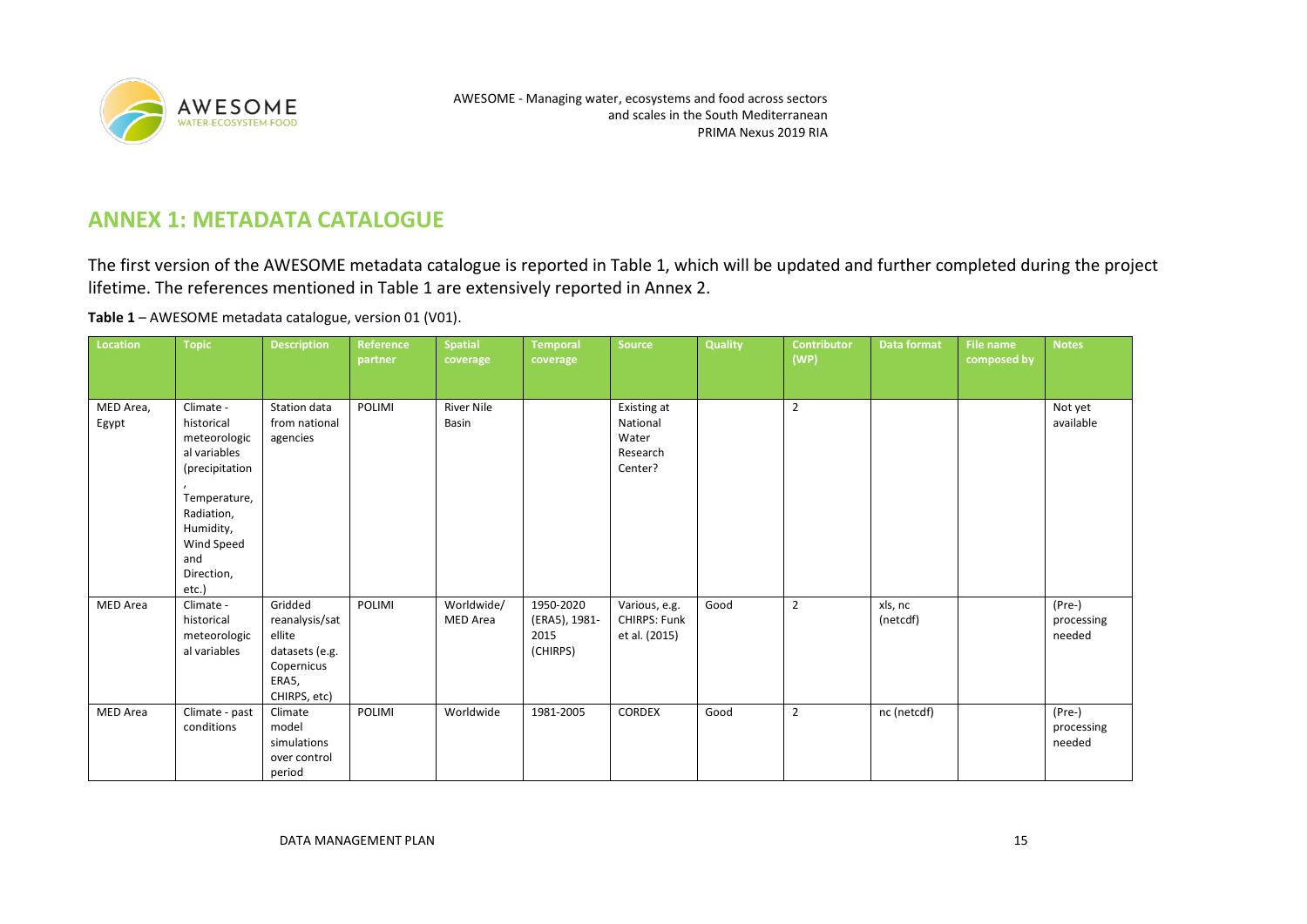

| Location        | <b>Topic</b>                                            | <b>Description</b>                                                                                                                 | <b>Reference</b><br>partner | <b>Spatial</b><br>coverage                                                                                                                                | <b>Temporal</b><br>coverage                                            | <b>Source</b>                                                                                                                                                                                 | <b>Quality</b>                                                                                                                | <b>Contributor</b><br>(WP) | Data format | File name<br>composed by           | Notes                                                                                                                                                    |
|-----------------|---------------------------------------------------------|------------------------------------------------------------------------------------------------------------------------------------|-----------------------------|-----------------------------------------------------------------------------------------------------------------------------------------------------------|------------------------------------------------------------------------|-----------------------------------------------------------------------------------------------------------------------------------------------------------------------------------------------|-------------------------------------------------------------------------------------------------------------------------------|----------------------------|-------------|------------------------------------|----------------------------------------------------------------------------------------------------------------------------------------------------------|
| <b>MED</b> Area | Climate -<br>future<br>conditions                       | Climate<br>model<br>simulations<br>over future<br>horizons for<br>different<br>scenarios                                           | POLIMI                      | Worldwide                                                                                                                                                 | 2006-2100                                                              | AWESOME                                                                                                                                                                                       | Good                                                                                                                          | 2, 3                       |             |                                    | $(Pre-)$<br>processing<br>needed                                                                                                                         |
| Egypt           | Energy<br>Demand<br>Projection                          | The<br>projection of<br>yearly total<br>demand of<br>energy<br>carriers<br>specific for<br>the defined<br>nodes if it is<br>needed | POLIMI                      | Country/<br>Sub-Country<br>Node specific                                                                                                                  | ModelLifeTim<br>e (Yearly)                                             | Econometric<br>Models using<br>the<br>endogenous<br>results of<br>other models<br>such as CGE<br>model; IRENA<br>Report:<br>Renewable<br>Energy<br>Outlook for<br>Egypt                       | Scenario<br>specific:<br>depends on<br>the definition<br>of scenario<br>and the<br>quality of the<br>economic<br>model output | $\overline{2}$             | xlsx, csv   | Energy<br>carrier, year,<br>demand |                                                                                                                                                          |
| Egypt           | Renewable<br>Energy<br>Resource<br>(RES)<br>Availablity | Availability of<br>RES based on<br>the<br>technology<br>and location                                                               | POLIMI                      | Based on the<br>Location of<br>the RES, if<br>the model is<br>multi-node,<br>or the<br>average for<br>the country<br>in case of a<br>single node<br>model | Can be<br>considered<br>constant for<br>the whole<br>model<br>lifetime | RenewableNi<br>nja: an open-<br>source model<br>to estimate<br>the hourly<br>availability of<br>wind and<br>solar sources<br>for a specific<br>region,<br>hydromodels<br>from other<br>groups | High                                                                                                                          | $\overline{2}$             | xlsx, csv   | Location,<br>year                  | Based on the<br>number of<br>nodes, we<br>may need to<br>make<br>estimations<br>because of<br>high<br>variability of<br>the data<br>based on<br>location |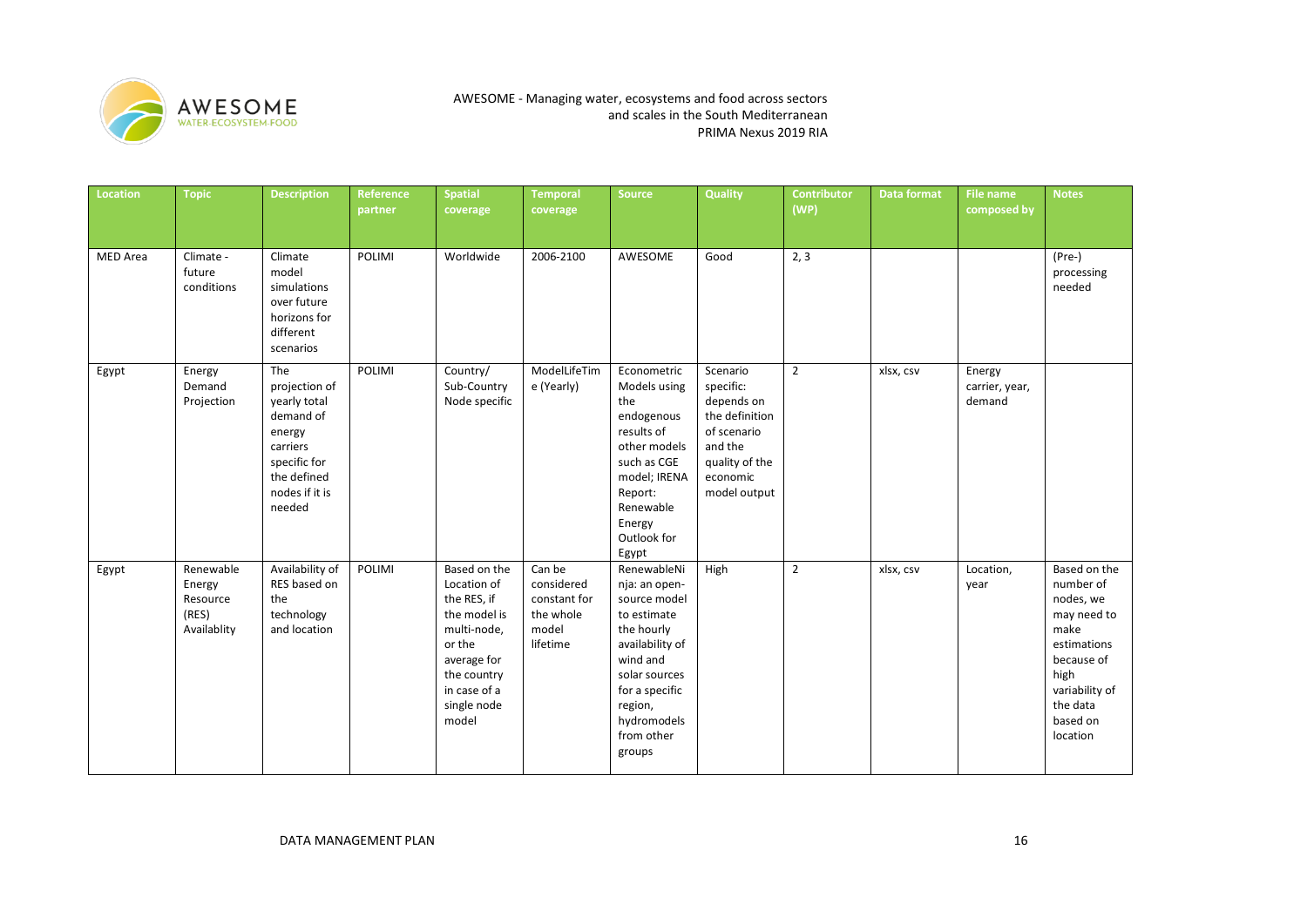

| <b>Location</b> | <b>Topic</b>                                                           | <b>Description</b>                                                                                                                                                                                                           | Reference<br>partner | <b>Spatial</b><br>coverage | <b>Temporal</b><br>coverage                                                   | Source                                                                                                                         | Quality                         | <b>Contributor</b><br>(WP) | Data format   | File name<br>composed by                     | <b>Notes</b>                                                  |
|-----------------|------------------------------------------------------------------------|------------------------------------------------------------------------------------------------------------------------------------------------------------------------------------------------------------------------------|----------------------|----------------------------|-------------------------------------------------------------------------------|--------------------------------------------------------------------------------------------------------------------------------|---------------------------------|----------------------------|---------------|----------------------------------------------|---------------------------------------------------------------|
| Egypt           | Techno-<br>Economic<br>Parameters<br>for Energy<br>Production<br>Techs | Full detail of<br>current and<br>future<br>techno-<br>economic<br>parmeters of<br>generation<br>technologies,<br>e.g.<br>efficiencies,<br>capital, fixed<br>and<br>operation &<br>maintenance<br>cost, the<br>price of fuels | POLIMI               | Country                    | If the model<br>period is not<br>so long, can<br>be<br>considered<br>constant | General<br>information:<br>average<br>techno-<br>economic<br>parameters<br>of the world,<br>country<br>Specific<br>information | General<br>information:<br>Good | $\overline{2}$             | xlsx, csv     | Parameter,<br>technology,<br>location, year  |                                                               |
| Egypt           | History -<br>Current<br>Energy<br>Situation                            | Historic -<br>Current<br>Energy<br>generation<br>mix with full<br>details for<br>calibration of<br>the model                                                                                                                 | POLIMI               | Country\Nod<br>es          | Year                                                                          | International<br>Energy<br>Agency (IEA),<br>Egyptian<br>Electricity<br>Holding<br>Company                                      | Good                            | $\overline{2}$             | html --> xlsx | Energy<br>Production,<br>technology,<br>year | General<br>Categories<br>are available<br>not high<br>details |
| Egypt           | <b>Fossil Fuels</b><br>(FF) Resource<br>Availability                   | Defines<br>maximum<br>extractable<br>FF from<br>domestic<br>reservoirs                                                                                                                                                       | POLIMI               | Egypt                      | Yearly Whole<br>Timeline                                                      | EGPC, BMI<br>(fitch group<br>company)                                                                                          | High                            | $\overline{2}$             | xlsx          | FF Type, Year,<br>Availability               |                                                               |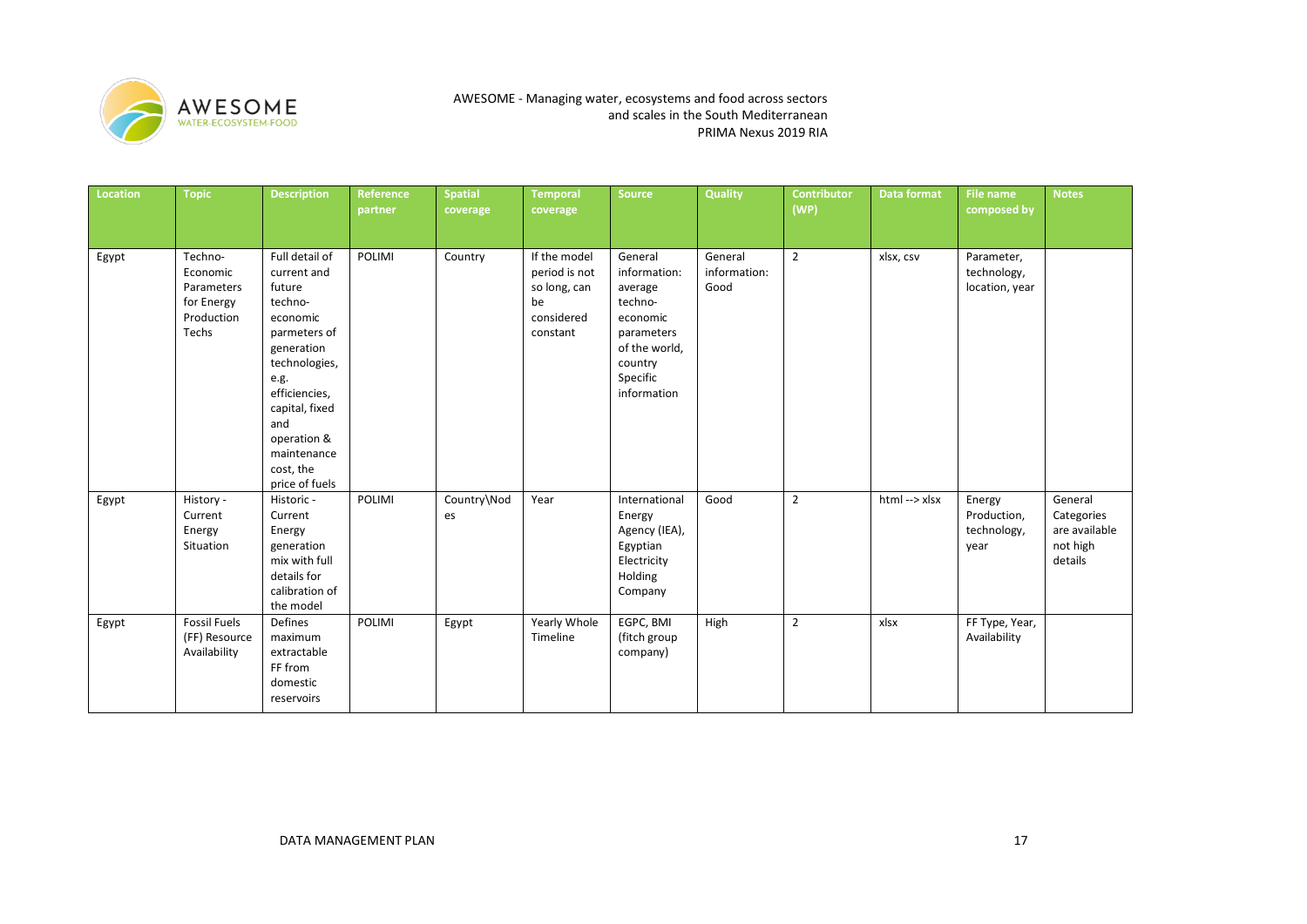

| Location                         | <b>Topic</b>                           | <b>Description</b>                                                                                             | Reference<br>partner | <b>Spatial</b><br>coverage   | <b>Temporal</b><br>coverage | <b>Source</b>                                                            | <b>Quality</b> | <b>Contributor</b><br>(WP) | <b>Data format</b> | File name<br>composed by  | <b>Notes</b>                                                                                                                                      |
|----------------------------------|----------------------------------------|----------------------------------------------------------------------------------------------------------------|----------------------|------------------------------|-----------------------------|--------------------------------------------------------------------------|----------------|----------------------------|--------------------|---------------------------|---------------------------------------------------------------------------------------------------------------------------------------------------|
| World or at<br>least MED<br>Area | Water types<br>for crops<br>production | For each crop<br>what water<br>types can be<br>used and<br>what is the<br>substitutabilit<br>y between<br>them | POLIMI               | Country or<br>regional level | 1990-2016                   | POLIMI                                                                   |                | 2, 3                       | tif; asc           | Crop, water<br>type, year | Data<br>depending on<br>croplands<br>data<br>availability.<br>At the<br>moment only<br>year 2000<br>croplands are<br>available at<br>global scale |
| World or at<br>least MED<br>Area | Watneeds<br>(crop model)               | Precipitation<br>and<br>Evapotranspi<br>ration data                                                            | POLIMI               | Global (10 km<br>resolution) | 1980-2018                   | <b>CRU CL 2.0</b><br>New et al.<br>$(2002)$ ,<br>Harris et al.<br>(2014) | Good           | $\overline{2}$             | netcdf             | Variable,<br>year, month  |                                                                                                                                                   |
| World or at<br>least MED<br>Area | Watneeds<br>(crop model)               | Maximum<br>available soil<br>moisture                                                                          | <b>POLIMI</b>        | Global (1 km<br>resolution)  |                             | HWSD, FAO<br>(2012)<br>Nachtergaele<br>et al. (2009)                     | Good           | $\overline{2}$             | tif                |                           |                                                                                                                                                   |
| World or at<br>least MED<br>Area | Watneeds<br>(crop model)               | Maximum<br>infiltration<br>rate                                                                                | <b>POLIMI</b>        | Global (1 km<br>resolution)  |                             | BGR&<br><b>UNESCO</b><br>(2008)                                          | Good           | $\overline{2}$             | tif                |                           |                                                                                                                                                   |
| World or at<br>least MED<br>Area | Watneeds<br>(crop model)               | Crop<br>parameters                                                                                             | POLIMI               | Crop specific                |                             | Portman et<br>al. (2010);<br>Siebert and<br>al., (2012)                  | Good           | $\overline{2}$             | xls                |                           |                                                                                                                                                   |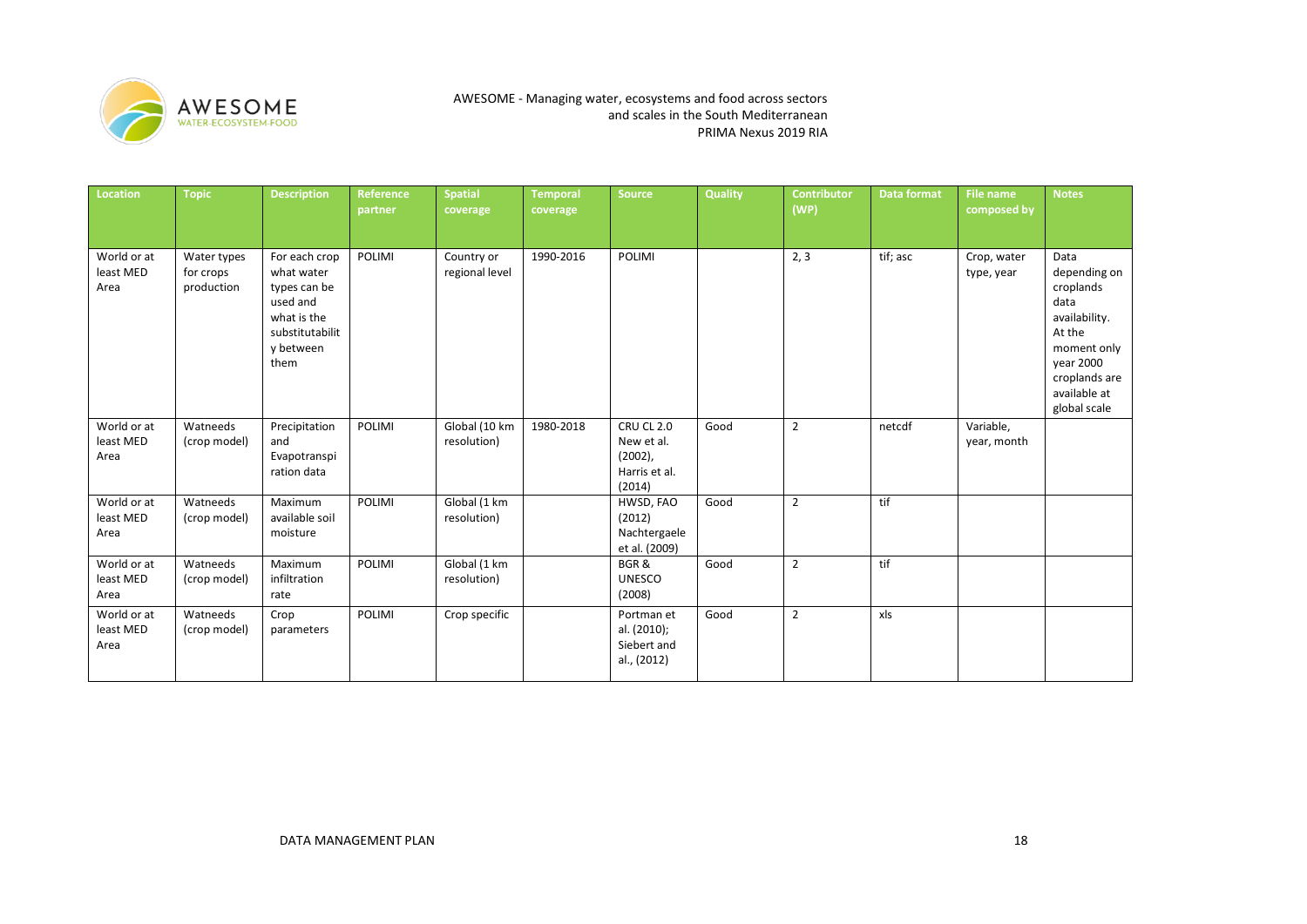

| Location                         | <b>Topic</b>             | <b>Description</b>                                                                                                                                                                                            | Reference<br>partner | <b>Spatial</b><br>coverage   | <b>Temporal</b><br>coverage | Source  | <b>Quality</b> | <b>Contributor</b><br>(WP) | Data format | <b>File name</b><br>composed by | <b>Notes</b>                                                                                                                                                    |
|----------------------------------|--------------------------|---------------------------------------------------------------------------------------------------------------------------------------------------------------------------------------------------------------|----------------------|------------------------------|-----------------------------|---------|----------------|----------------------------|-------------|---------------------------------|-----------------------------------------------------------------------------------------------------------------------------------------------------------------|
| World or at<br>least MED<br>Area | Watneeds<br>(crop model) | Watneeds<br>Output:<br>Yearly green<br>and blue<br>water,<br>precipitation,<br>runoff and<br>deep<br>percolation<br>fluxes for 26<br>main crops                                                               | POLIMI               | Global (10 km<br>resolution) | 2000; 2016                  | AWESOME | Good           | $\overline{2}$             | tif, asc    | Crop, water<br>type, year       | Data<br>depending on<br>croplands<br>data<br>availability;<br>as of Oct. 22<br>(2020) only<br>year 2000<br>croplands are<br>available at<br>the global<br>scale |
| World or at<br>least MED<br>Area | Watneeds<br>(crop model) | Watneeds<br>Output:<br>Monthly<br>green and<br>blue water,<br>precipitation,<br>runoff and<br>deep<br>percolation<br>fluxes maps<br>for 4 main<br>crops<br>(namely<br>wheat, rice,<br>maize and<br>sugarcane) | POLIMI               | Global (10 km<br>resolution) | 2000; 2017                  | AWESOME | Good           | $\overline{2}$             | tif, asc    | Crop, water<br>type, year       | Data<br>depending on<br>croplands<br>data<br>availability.<br>At the<br>moment only<br>year 2000<br>croplands are<br>available at<br>global scale               |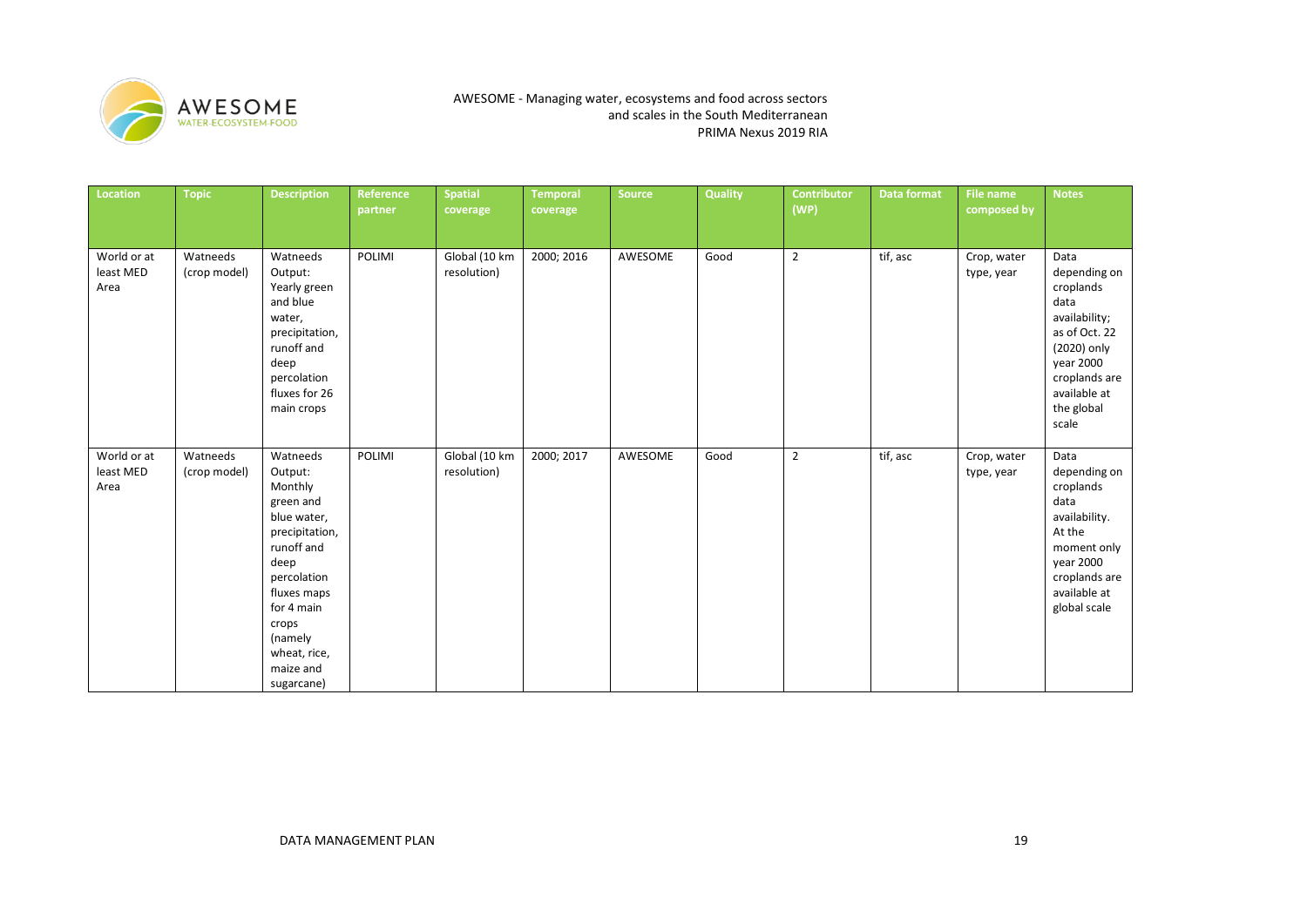

| Location | <b>Topic</b>              | <b>Description</b>                                                                                                                                                                                        | Reference<br>partner | <b>Spatial</b><br>coverage | <b>Temporal</b><br>coverage | Source                                                                      | <b>Quality</b> | <b>Contributor</b><br>(WP) | Data format | <b>File name</b><br>composed by                                              | <b>Notes</b> |
|----------|---------------------------|-----------------------------------------------------------------------------------------------------------------------------------------------------------------------------------------------------------|----------------------|----------------------------|-----------------------------|-----------------------------------------------------------------------------|----------------|----------------------------|-------------|------------------------------------------------------------------------------|--------------|
| Egypt    | Population                | Key<br>demographic<br>indicators for<br>different<br>region,<br>subregion,<br>country or<br>area and for<br>different<br>periods                                                                          | AUEB                 | Worldwide                  | 1950-2100                   | UN World<br>Population<br>Prospects<br>2019                                 | Good           | 2, 3                       | xlsx, csv   | Prospect<br>acronym,<br>variable<br>acronym,<br>version,<br>variable<br>name |              |
| Egypt    | Population -<br>SSP       | Projections of<br>SSP populatio<br>n, urbanizatio<br>n, and GDP<br>projections                                                                                                                            | AUEB                 | Worldwide                  | various                     | International<br>Institute for<br>Applied<br>Systems<br>Analysis<br>(IIASA) | Good           | 2, 3                       | xlsx, csv   |                                                                              |              |
| Egypt    | Economic<br>drivers - SSP | Capital<br>accumulation<br>, saving rates,<br>relationship<br>between<br>saving rates<br>and<br>investment<br>rates,<br>education,<br>female<br>participation,<br>energy, total<br>factor<br>productivity | <b>AUEB</b>          |                            | 1980-2100                   | CEPII                                                                       | Good           | 2, 3                       | xlsx, csv   |                                                                              |              |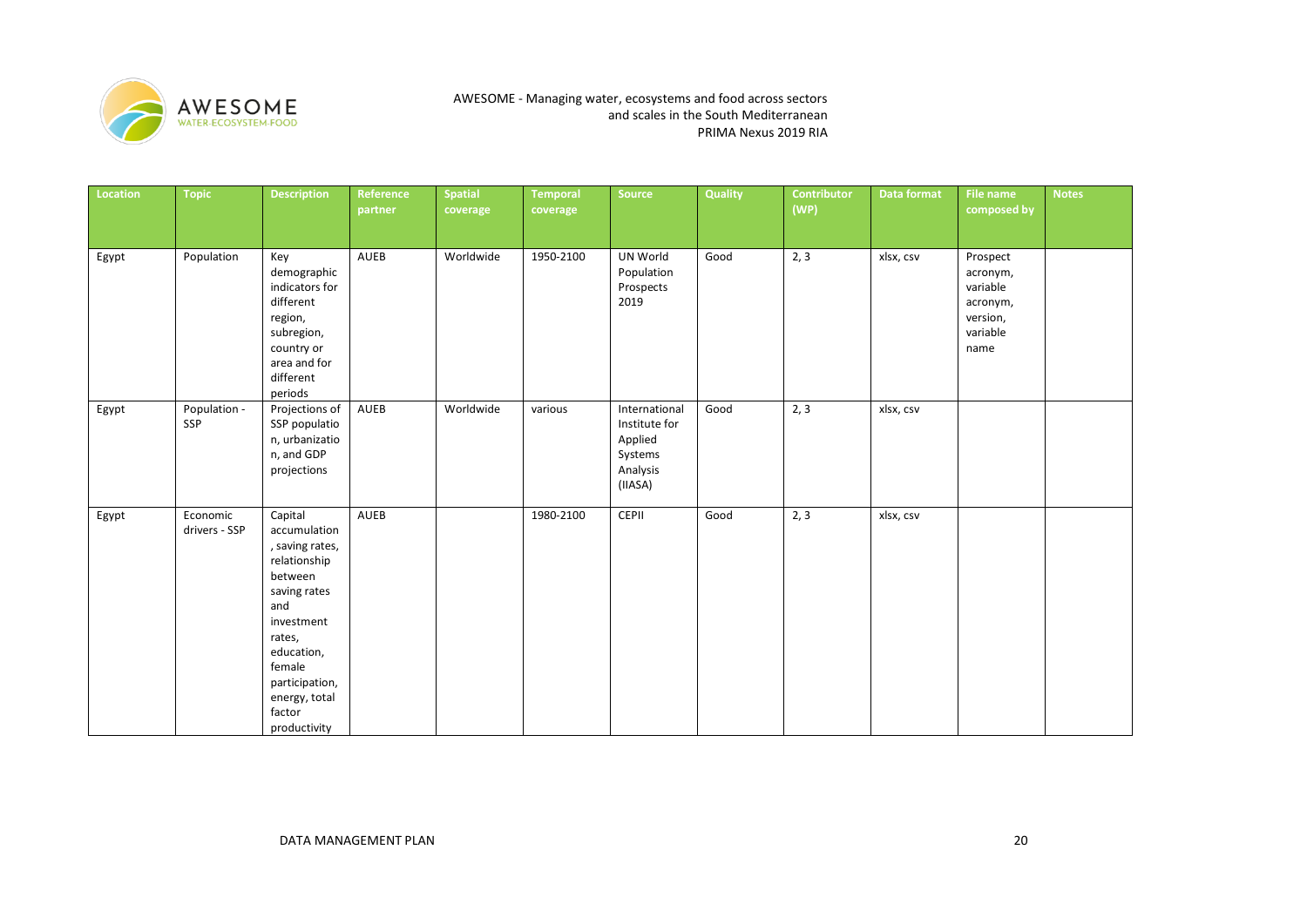

| Location | <b>Topic</b>        | <b>Description</b>           | Reference<br>partner | <b>Spatial</b><br>coverage | <b>Temporal</b><br>coverage | Source                  | Quality | <b>Contributor</b><br>(WP) | Data format | <b>File name</b><br>composed by | <b>Notes</b> |
|----------|---------------------|------------------------------|----------------------|----------------------------|-----------------------------|-------------------------|---------|----------------------------|-------------|---------------------------------|--------------|
|          |                     |                              |                      |                            |                             |                         |         |                            |             |                                 |              |
| Egypt    | Input/Output        | 720-line item                | AUEB                 |                            | 1990-2015                   | KGM&                    |         | 3                          |             |                                 |              |
|          | (IO) tables<br>with | environment<br>al indicators |                      |                            |                             | Associates<br>Pty. Ltd. |         |                            |             |                                 |              |
|          | matching            | covering GHG                 |                      |                            |                             |                         |         |                            |             |                                 |              |
|          | environment         | emissions,                   |                      |                            |                             |                         |         |                            |             |                                 |              |
|          | al and social       | labour inputs,               |                      |                            |                             |                         |         |                            |             |                                 |              |
|          | satellite           | air pollution,               |                      |                            |                             |                         |         |                            |             |                                 |              |
|          | accounts            | energy use,                  |                      |                            |                             |                         |         |                            |             |                                 |              |
|          |                     | water<br>requirements        |                      |                            |                             |                         |         |                            |             |                                 |              |
|          |                     | , land                       |                      |                            |                             |                         |         |                            |             |                                 |              |
|          |                     | occupation, N                |                      |                            |                             |                         |         |                            |             |                                 |              |
|          |                     | and P                        |                      |                            |                             |                         |         |                            |             |                                 |              |
|          |                     | emissions,                   |                      |                            |                             |                         |         |                            |             |                                 |              |
|          |                     | primary                      |                      |                            |                             |                         |         |                            |             |                                 |              |
|          |                     | inputs to                    |                      |                            |                             |                         |         |                            |             |                                 |              |
|          |                     | agriculture<br>(including    |                      |                            |                             |                         |         |                            |             |                                 |              |
|          |                     | 172 crops)                   |                      |                            |                             |                         |         |                            |             |                                 |              |
| MED Area | Macro-              | GDP and                      | YVC&HU               | Country or                 | 2015-2050                   | AWESOME                 | Good    | 3                          | xls         |                                 | Not yet      |
|          | economic            | other                        |                      | regional level             |                             |                         |         |                            |             |                                 | available    |
|          | model               | economic                     |                      |                            |                             |                         |         |                            |             |                                 |              |
|          |                     | indicators                   |                      |                            |                             |                         |         |                            |             |                                 |              |
| MED Area | Macro-              | Agricultural                 | YVC&HU               | Country or                 | 2015-2050                   | AWESOME                 | Good    | 3                          | xls         |                                 | Not yet      |
|          | economic            | output and                   |                      | regional level             |                             |                         |         |                            |             |                                 | available    |
|          | model               | prices, and<br>water use by  |                      |                            |                             |                         |         |                            |             |                                 |              |
|          |                     | scenario                     |                      |                            |                             |                         |         |                            |             |                                 |              |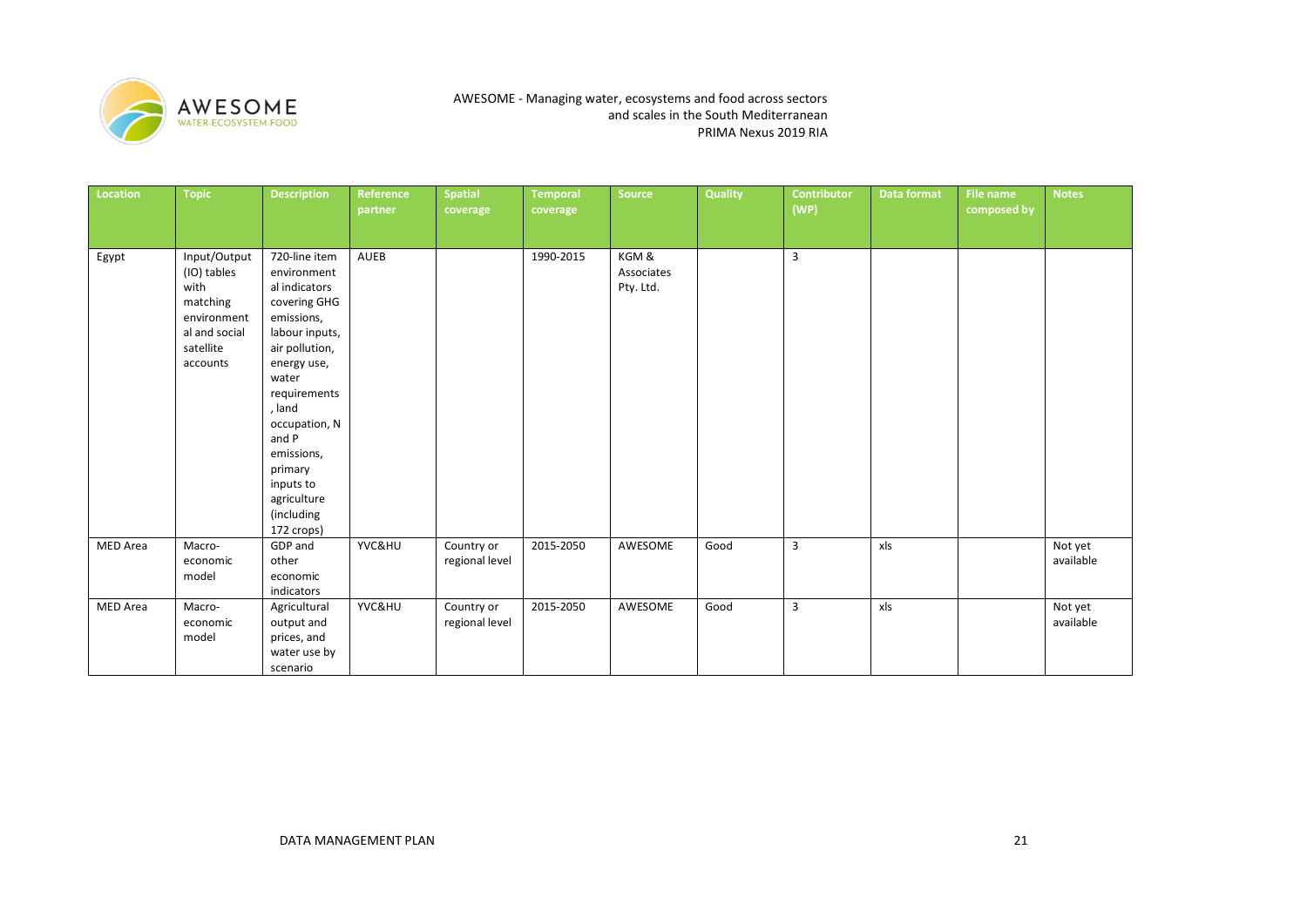

| <b>Location</b>                                                                                                                                                                          | <b>Topic</b>                                                                 | <b>Description</b>                                                                                                                                                                         | Reference<br>partner | <b>Spatial</b><br>coverage                                        | <b>Temporal</b><br>coverage                                      | <b>Source</b>                                                                                                                    | <b>Quality</b>                      | <b>Contributor</b><br>(WP) | <b>Data format</b> | <b>File name</b><br>composed by                               | <b>Notes</b>                    |
|------------------------------------------------------------------------------------------------------------------------------------------------------------------------------------------|------------------------------------------------------------------------------|--------------------------------------------------------------------------------------------------------------------------------------------------------------------------------------------|----------------------|-------------------------------------------------------------------|------------------------------------------------------------------|----------------------------------------------------------------------------------------------------------------------------------|-------------------------------------|----------------------------|--------------------|---------------------------------------------------------------|---------------------------------|
| Nile at<br>different<br>locations<br>(Lake Tana,<br>Roseires,<br>Sennar, AHD,<br>GERD,<br>Tekeze,<br><b>Upper Atbara</b><br>and Setit,<br>Khashm El<br>Girba, Jebel<br>Aulia,<br>Merowe) | Hydrography<br>- Hydraulic<br>infrastructure<br>and<br>hydropower<br>station | Reservoir<br>technical<br>details, level<br>to storage<br>tables,<br>releases,<br>withdrawals,<br>demands,<br>power,<br>reservoir<br>operations,<br>evaporation<br>rates, water<br>balance | <b>POLIMI</b>        | Nile<br>reservoirs                                                | Existing +<br>planned<br>(mostly<br>monthly<br>constant<br>data) | Papers and<br>technical<br>reports<br>(complete<br>references in<br>the Annex 2;<br>e.g. Wheeler<br>et al. 2016)                 |                                     | $\overline{4}$             | pdf, xlsx          | Table name,<br>reservoir/HP<br>P name,<br>version             | Constant/<br>unique set<br>data |
| Nile at<br>different<br>locations<br>(Victoria,<br>Kyoga,<br>Albert,<br>Torrents,<br>Sobat, Tana,<br>Kessie,<br>Border,<br>Dinder,<br>Rahad,<br>Atbara)                                  | Hydrography<br>- literature<br>data                                          | Historical and<br>stochastic<br>time series:<br>streamflow                                                                                                                                 | POLIMI               | Nile gauging<br>station<br>network                                | 1912-2003<br>(monthly)                                           | Papers and<br>technical<br>reports<br>(complete<br>references in<br>the Annex 2;<br>e.g. Jeuland<br>and<br>Whittington,<br>2014) |                                     | $\overline{4}$             | xlsx               | Variable<br>name, station<br>name,<br>source,<br>version      | Missing data                    |
| Nile Basin                                                                                                                                                                               | Hydrography<br>- meso scale<br>model                                         | DAF model<br>simulation<br>and<br>indicators<br>time series                                                                                                                                | <b>POLIMI</b>        | Nile River<br>Basin (from<br><b>GERD to AHD</b><br>or Nile Delta) | At least 30<br>years past +<br>projections<br>until 2050?        | AWESOME                                                                                                                          | To evaluate<br>after<br>simulations | 4                          | csv, ascii         | Variable<br>acronym,<br>station name,<br>pathways,<br>version |                                 |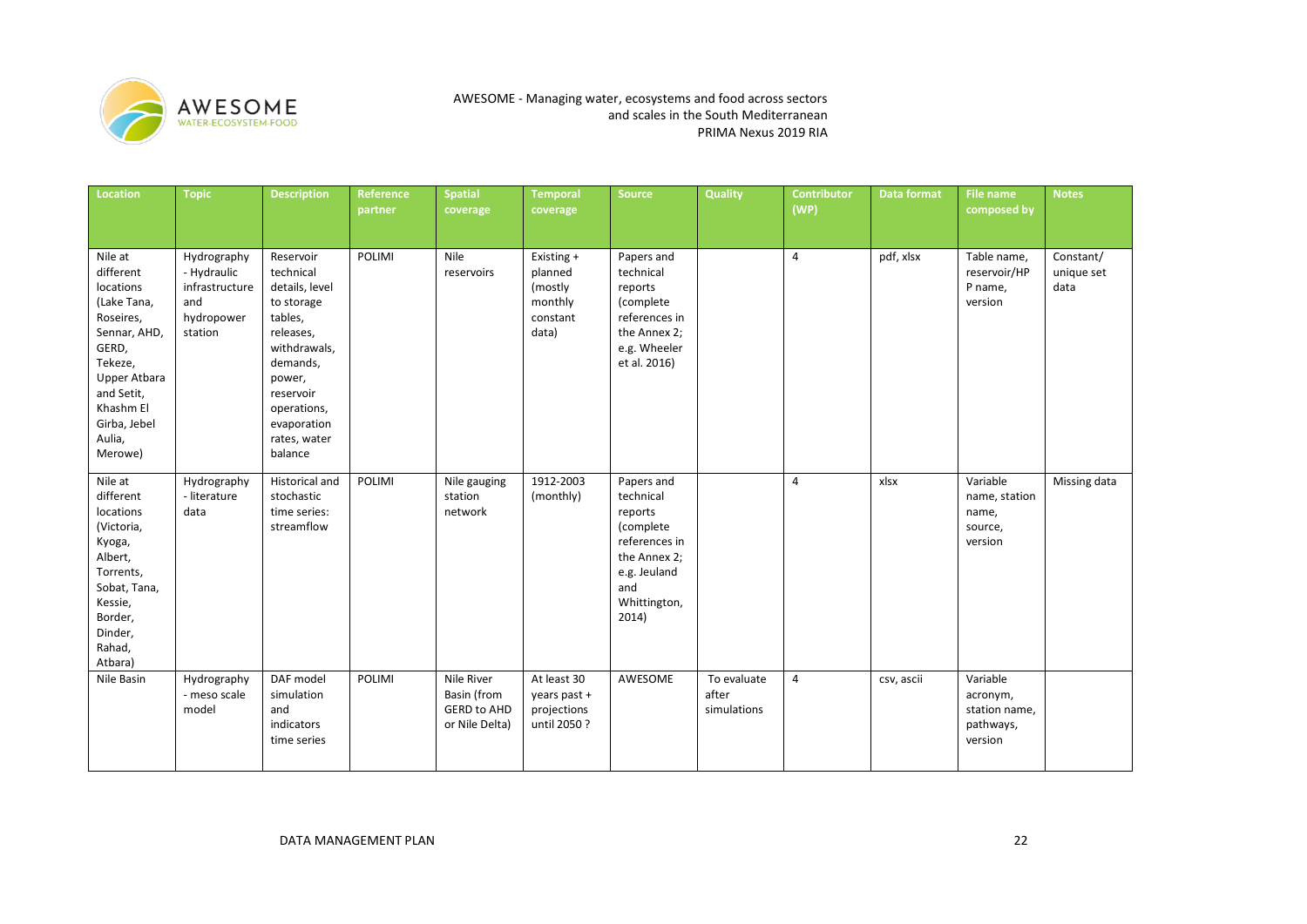

| <b>Location</b> | <b>Topic</b>                                      | <b>Description</b>                                                                                                                                                                         | Reference<br>partner | <b>Spatial</b><br>coverage | <b>Temporal</b><br>coverage | <b>Source</b>                                                                                                                                                                                   | Quality | <b>Contributor</b><br>(WP) | <b>Data format</b> | <b>File name</b><br>composed by | <b>Notes</b>         |
|-----------------|---------------------------------------------------|--------------------------------------------------------------------------------------------------------------------------------------------------------------------------------------------|----------------------|----------------------------|-----------------------------|-------------------------------------------------------------------------------------------------------------------------------------------------------------------------------------------------|---------|----------------------------|--------------------|---------------------------------|----------------------|
| Egypt, Israel   | Soil data - soil<br>properties                    | Sand<br>parameters<br>(grain size,<br>grain shape,<br>mineral<br>composition)                                                                                                              | <b>RWTH</b>          | Country                    |                             | The Hebrew<br>University of<br>Jerusalem,<br>literature                                                                                                                                         |         | 5                          | docx, xlsx         |                                 | Not yet<br>available |
| Egypt, Israel   | Reverse<br>Osmosis (RO)<br>water salinity<br>data | RO saline<br>water source<br>(salinity of<br>influx water<br>[ppt or ppm],<br>amount,<br>salinity and<br>quality of<br>brine per m <sup>3</sup><br>fresh water,<br>management<br>of brine) | <b>RWTH</b>          | Local                      | Present                     | Various, e.g.<br>Center for<br>Applied<br>Research on<br>the<br>Environment<br>and<br>Sustainability<br>(CARES) at<br>AUC, RO<br>operators,<br>ministry of<br>the<br>environment,<br>literature |         | 5                          | docx, xlsx         |                                 | Not yet<br>available |
| Egypt           | RO energy<br>parameter                            | RO / saline<br>water source<br>(energy<br>consumption<br>per $m^3$ )                                                                                                                       | <b>RWTH</b>          | Local                      | Present                     | Various (e.g.<br>CARES at<br>AUC, RO<br>operators,<br>literature)                                                                                                                               |         | 5                          | docx, xlsx         |                                 | Not yet<br>available |
| Egypt           | Energy data                                       | Photovoltaic<br>(PV) data<br>(technical<br>and<br>economic<br>data: e.g.<br>average                                                                                                        | <b>RWTH</b>          | Country                    | Present                     | Various (e.g.<br>CARES at<br>AUC,<br>literature)                                                                                                                                                |         | 5                          | docx, xlsx         |                                 | Not yet<br>available |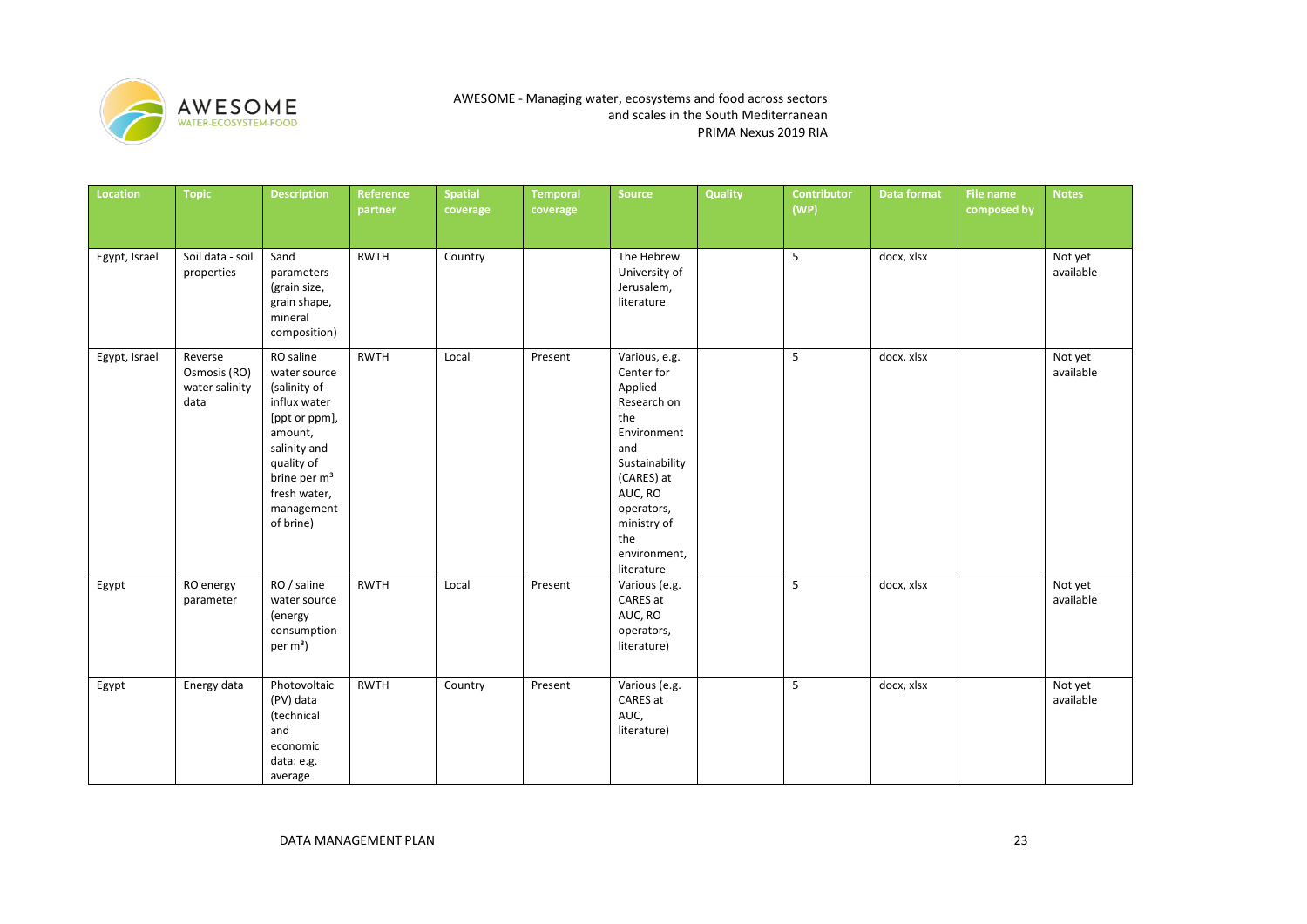

| Location                 | <b>Topic</b>                              | <b>Description</b>                                                   | Reference<br>partner | <b>Spatial</b><br>coverage | <b>Temporal</b><br>coverage                                                   | <b>Source</b>                                                      | <b>Quality</b>                     | <b>Contributor</b><br>(WP) | <b>Data format</b> | File name<br>composed by                                                    | <b>Notes</b>         |
|--------------------------|-------------------------------------------|----------------------------------------------------------------------|----------------------|----------------------------|-------------------------------------------------------------------------------|--------------------------------------------------------------------|------------------------------------|----------------------------|--------------------|-----------------------------------------------------------------------------|----------------------|
|                          |                                           | energy<br>generation at<br>location x,<br>cost)                      |                      |                            |                                                                               |                                                                    |                                    |                            |                    |                                                                             |                      |
| Egypt                    | Water<br>balance<br>marine<br>aquaculture | Base data<br>from marine<br>aquacultures                             | <b>RWTH</b>          | Local                      | Present                                                                       | Various (e.g.<br>literature,<br>fisheries<br>office,<br>operators) |                                    | 5                          | docx, xlsx         |                                                                             | Not yet<br>available |
| Egypt-Case<br>study site | Water<br>consumption                      | Estimations<br>of the<br>consumption<br>per<br>experiment/<br>system | ZG                   | Case study<br>level        | Based on the<br>experiments'<br>duration;<br>measured on<br>a weekly<br>basis | AWESOME                                                            | To evaluate<br>after<br>experiment | <b>CS</b>                  | xlsx               | Variable<br>estimated,<br>experiment<br>number,<br>specification<br>of time |                      |
| Egypt-Case<br>study site | Electricity<br>consumption                | Estimations<br>of the<br>consumption<br>per<br>experiment/<br>system | ZG                   | Case study<br>level        | Based on the<br>experiments'<br>duration;<br>measured on<br>a weekly<br>basis | AWESOME                                                            | To evaluate<br>after<br>experiment | <b>CS</b>                  | xlsx               | Variable<br>estimated,<br>experiment<br>number,<br>specification<br>of time |                      |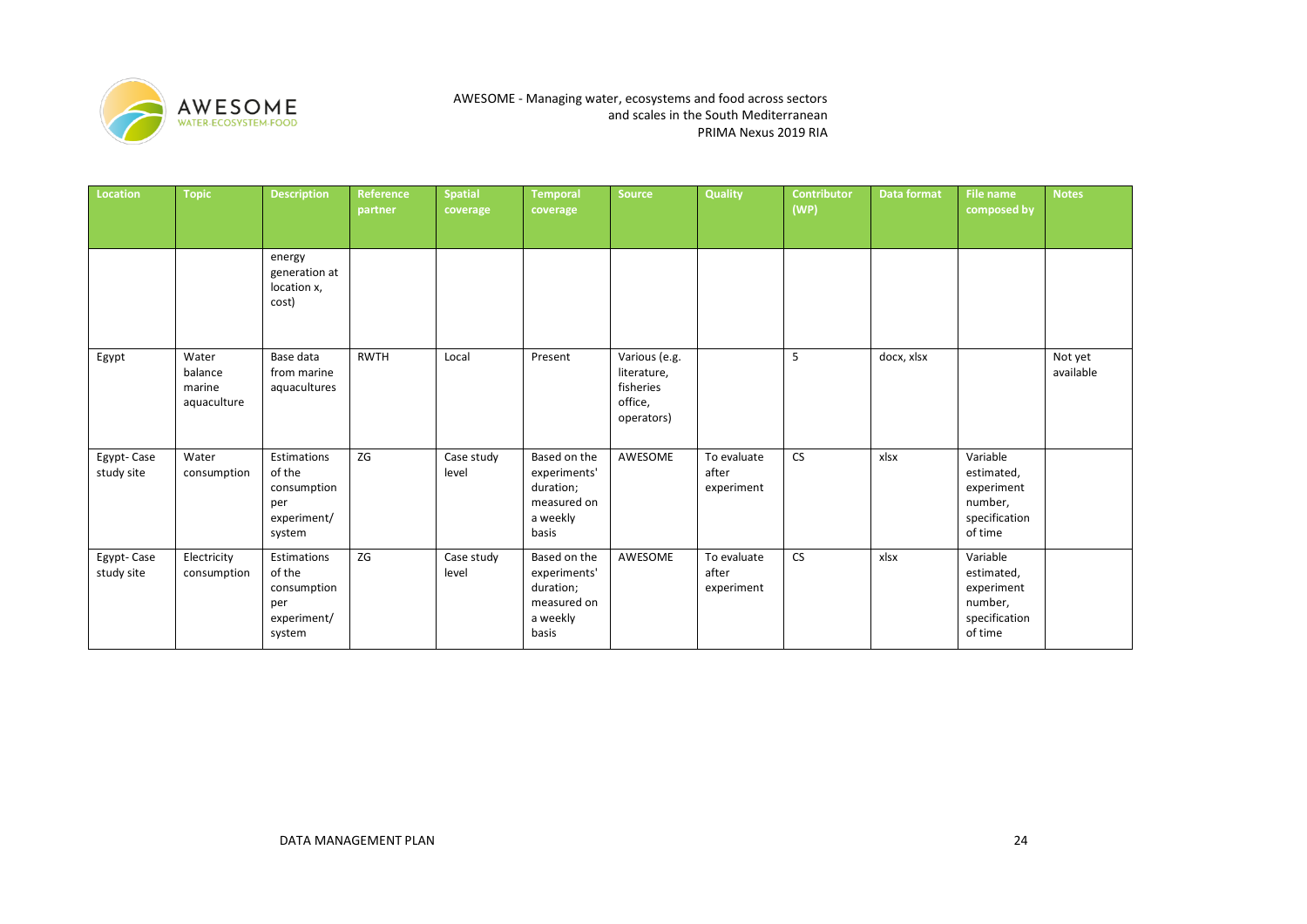

| Location                 | <b>Topic</b>                                                                                                                    | <b>Description</b>                                                                                                                                                                                                                                                                                           | Reference<br>partner | <b>Spatial</b><br>coverage | <b>Temporal</b><br>coverage                                                                                 | Source  | <b>Quality</b>                     | <b>Contributor</b><br>(WP) | Data format | <b>File name</b><br>composed by                                             | <b>Notes</b> |
|--------------------------|---------------------------------------------------------------------------------------------------------------------------------|--------------------------------------------------------------------------------------------------------------------------------------------------------------------------------------------------------------------------------------------------------------------------------------------------------------|----------------------|----------------------------|-------------------------------------------------------------------------------------------------------------|---------|------------------------------------|----------------------------|-------------|-----------------------------------------------------------------------------|--------------|
| Egypt-Case<br>study site | Environment<br>al factors<br>measuremen<br>ts (air and<br>water<br>Temperature,<br>pH, DO,<br>Relative<br>humidity, EC,<br>Lux) | Measuremen<br>ts of the<br>environment<br>al conditions<br>of all<br>experiment/<br>system                                                                                                                                                                                                                   | ZG                   | Case study<br>level        | Based on the<br>experiments'<br>duration;<br>measured 4<br>times per day                                    | AWESOME | To evaluate<br>after<br>experiment | <b>CS</b>                  | xlsx        | Variable<br>estimated,<br>experiment<br>number,<br>specification<br>of time |              |
| Egypt-Case<br>study site | Morphologic<br>al<br>measuremen<br>ts                                                                                           | Plant<br>morphologica<br>I data and of<br>plant<br>appearance<br>data (fresh<br>shoot system<br>mass, fresh<br>root system<br>mass,<br>number of<br>leaves, stem<br>diameter,<br>stem length,<br>head fresh<br>weight, head<br>diameter,<br>head dry<br>weight) for all<br>experiment/<br>system<br>outcomes | ZG                   | Case study<br>level        | Based on the<br>experiments'<br>duration (2-3<br>samples each<br>time);<br>measured on<br>a weekly<br>basis | AWESOME | To evaluate<br>after<br>experiment | CS                         | xlsx        | Plant ID,<br>experiment<br>number, time                                     |              |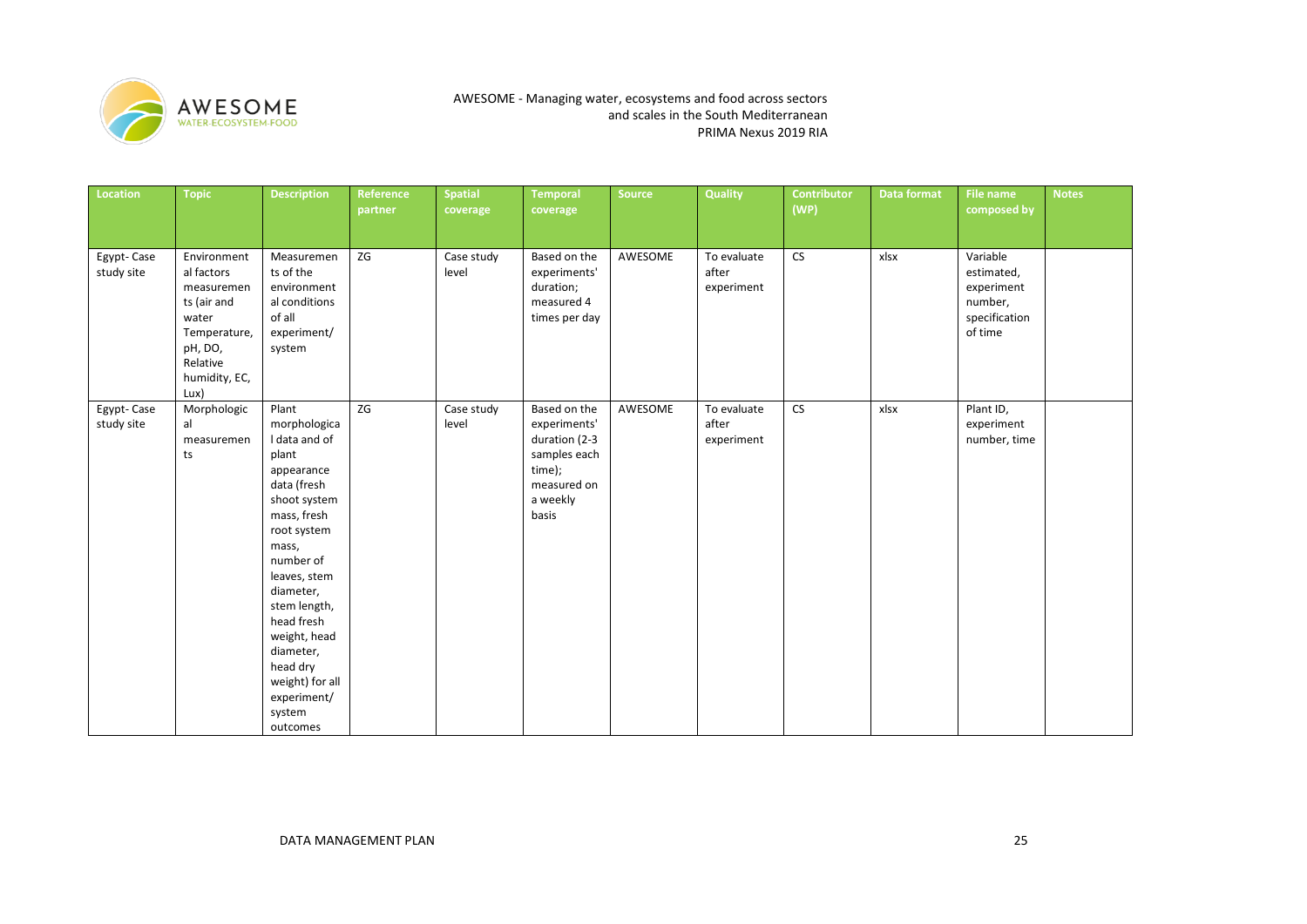

| Location                 | <b>Topic</b>                            | <b>Description</b>                                                                                                       | <b>Reference</b><br>partner | <b>Spatial</b><br>coverage | <b>Temporal</b><br>coverage              | Source  | <b>Quality</b>                     | <b>Contributor</b><br>(WP) | Data format | File name<br>composed by                                                           | <b>Notes</b> |
|--------------------------|-----------------------------------------|--------------------------------------------------------------------------------------------------------------------------|-----------------------------|----------------------------|------------------------------------------|---------|------------------------------------|----------------------------|-------------|------------------------------------------------------------------------------------|--------------|
| Egypt-Case<br>study site | Harvest gains                           | Fish and<br>plant<br>production<br>per unit<br>water                                                                     | ZG + RWTH                   | Case study<br>level        | Based on the<br>experiments'<br>duration | AWESOME | To evaluate<br>after<br>experiment | 5, C <sub>S</sub>          | xlsx        | Plant ID,<br>experiment<br>number,<br>time, water<br>expenditure,<br>harvest gains |              |
| Egypt-Case<br>study site | Investment<br>cost                      | The cost of<br>purchasing<br>and building<br>the systems<br>in relation to<br>the<br>production<br>achieved              | $ZG + RWTH$                 | Case study<br>level        | Based on the<br>experiments'<br>duration | AWESOME | To evaluate<br>after<br>experiment | 5, CS                      | xlsx        | System,<br>experiment<br>number, bill<br>of quantities                             |              |
| Egypt-Case<br>study site | <b>RO</b><br>expenditure<br>and outcome | How water<br>use improves<br>quantitatively<br>if salty water<br>is used in HP<br>or AP before<br>it goes into<br>the RO | <b>RWTH</b>                 | Case study<br>level        | Based on the<br>experiments'<br>duration | AWESOME | To evaluate<br>after<br>experiment | 5                          | xlsx        | Discharge<br>$[m3]$ , salinity<br>[ppt, ppm]                                       |              |
| Egypt-Case<br>study site | PV<br>expenditure<br>and outcome        | Quantificatio<br>n of reduced<br>fossil energy<br>consumption<br>(electricity)                                           | <b>RWTH</b>                 | Case study<br>level        | Based on the<br>experiments'<br>duration | AWESOME | To evaluate<br>after<br>experiment | 5                          | xlsx        | Electricity<br>generation,<br>total<br>electricity<br>consumption                  |              |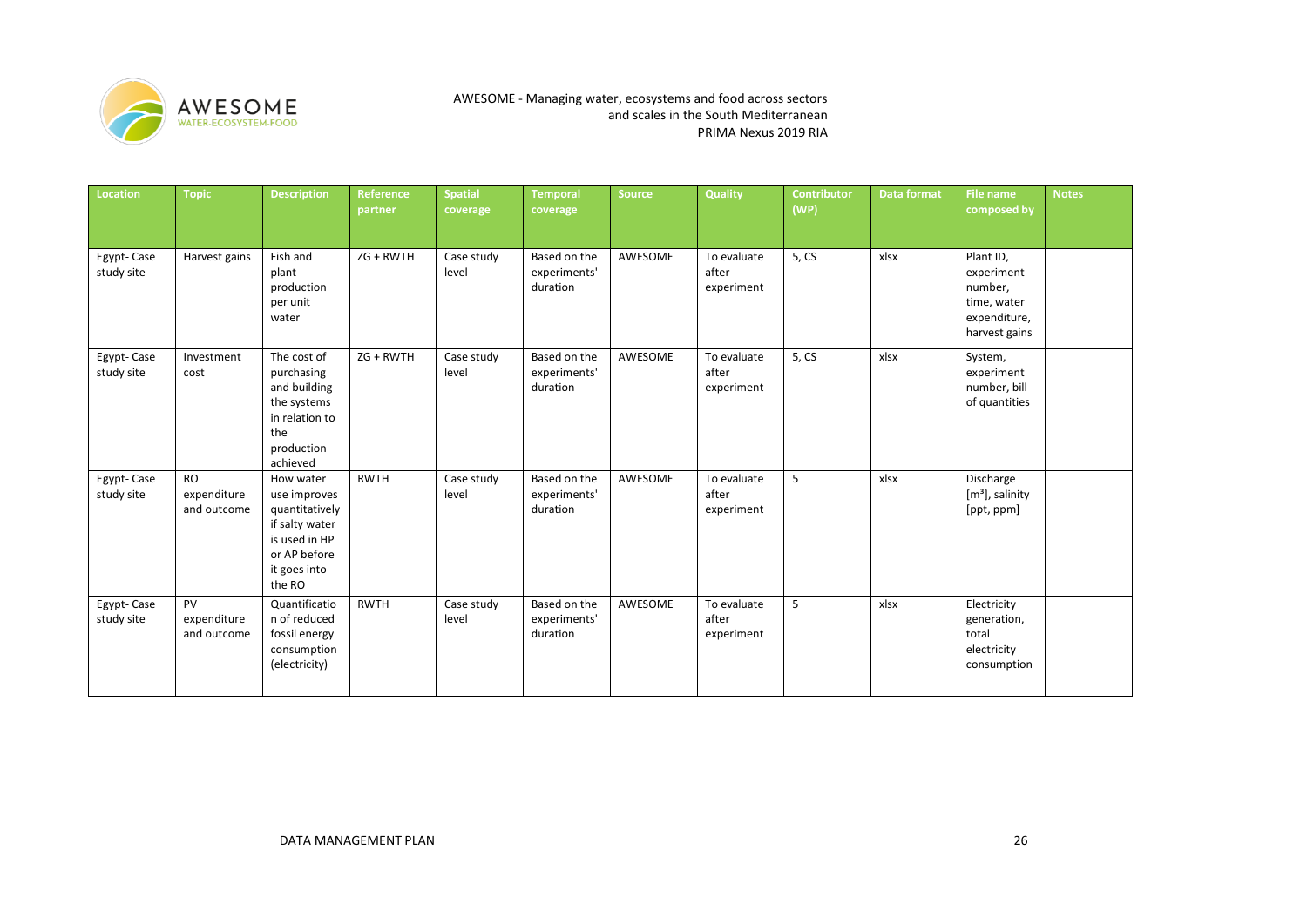

# <span id="page-26-0"></span>**ANNEX 2: ADDITIONAL DATA REFERENCES**

The references related to the metadata of Annex 1 are reported hereafter:

- Baum, Z., Palatnik, R. R., Kan, I., & Rapaport-Rom, M. (2016). Economic Impacts of Water Scarcity under Diverse Water Salinities. *Water Economics and Policy*, 2(1). https://doi.org/10.1142/S2382624X15500137
- Basheer, M., Wheeler, K. G., Elagib, N. A., Etichia, M., Zagona, E. A., Abdo, G. M., & Harou, J. J. (2020). Filling Africa's Largest Hydropower Dam Should Consider Engineering Realities. *One Earth*, 3(3), 277–281. https://doi.org/10.1016/j.oneear.2020.08.015
- BGR, & UNESCO. (2015). *The Global map of groundwater vulnerability to floods and droughts: explanatory notes - UNESCO Digital Library*. https://unesdoc.unesco.org/ark:/48223/pf0000232431
- Business Monitoring International-fitch solution, Retrieved October 22, 2020, from fithchsolutions.com
- Crespo Cuaresma, J. (2017). Income projections for climate change research: A framework based on human capital dynamics. *Global Environmental Change*, *42*, 226–236. https://doi.org/10.1016/j.gloenvcha.2015.02.012
- Dellink, R., Chateau, J., Lanzi, E., & Magné, B. (2017). Long-term economic growth projections in the Shared Socioeconomic Pathways. *Global Environmental Change*, *42*, 200–214. https://doi.org/10.1016/j.gloenvcha.2015.06.004
- Digna, R. F. M. O. (2020). Optimizing the Operation of a Multiple Reservoir System in the Eastern Nile Basin Considering Water and Sediment Fluxes [IHE Delft]. https://ihedelftrepository.contentdm.oclc.org/digital/collection/phd1/id/5457
- Egyptian petroleum cooperation, Egypt. Retrieved October 22, 2020, from egpc.com
- Fouré, J., Bénassy-Quéré, A., & Fontagné, L. (2013). Modelling the world economy at the 2050 horizon. *Economics of Transition*, *21*(4). https://doi.org/10.1111/ecot.12023
- Fouré, J., Quéré, A. B., & Fontagné, L. (2012). *CEPII - The Great Shift: Macroeconomic projections for the world economy at the 2050 horizon*. http://www.cepii.fr/CEPII/en/publications/wp/abstract.asp?NoDoc=4179
- Funk, C., Peterson, P., Landsfeld, M., Pedreros, D., Verdin, J., Shukla, S., Husak, G., Rowland, J., Harrison, L., Hoell, A., & Michaelsen, J. (2015). The climate hazards infrared precipitation with stations - A new environmental record for monitoring extremes. *Scientific Data*, *2*(1), 1–21. https://doi.org/10.1038/sdata.2015.66
- *Electricity statistics – Data services - IEA*. (n.d.). Retrieved October 22, 2020, from https://www.iea.org/subscribe-to-data-services/electricity-statistics
- IRENA. (2018). *Renewable Energy Outlook: Egypt*. International Renewable Energy Agency, Abu Dhab
- Harris, I., Jones, P. D., Osborn, T. J., & Lister, D. H. (2014). Updated high-resolution grids of monthly climatic observations - the CRU TS3.10 Dataset. *International Journal of Climatology*, *34*(3), 623– 642. https://doi.org/10.1002/joc.3711
- *Models, tools, and data - Models, Tools, and Data - IIASA*. (n.d.). Retrieved October 22, 2020, from https://iiasa.ac.at/web/home/research/modelsData/models-tools-data.html
- Jeuland, M., & Whittington, D. (2014). Water resources planning under climate change: Assessing the robustness of real options for the Blue Nile. *Water Resources Research*, 50(3), 2086–2107. https://doi.org/10.1002/2013WR013705